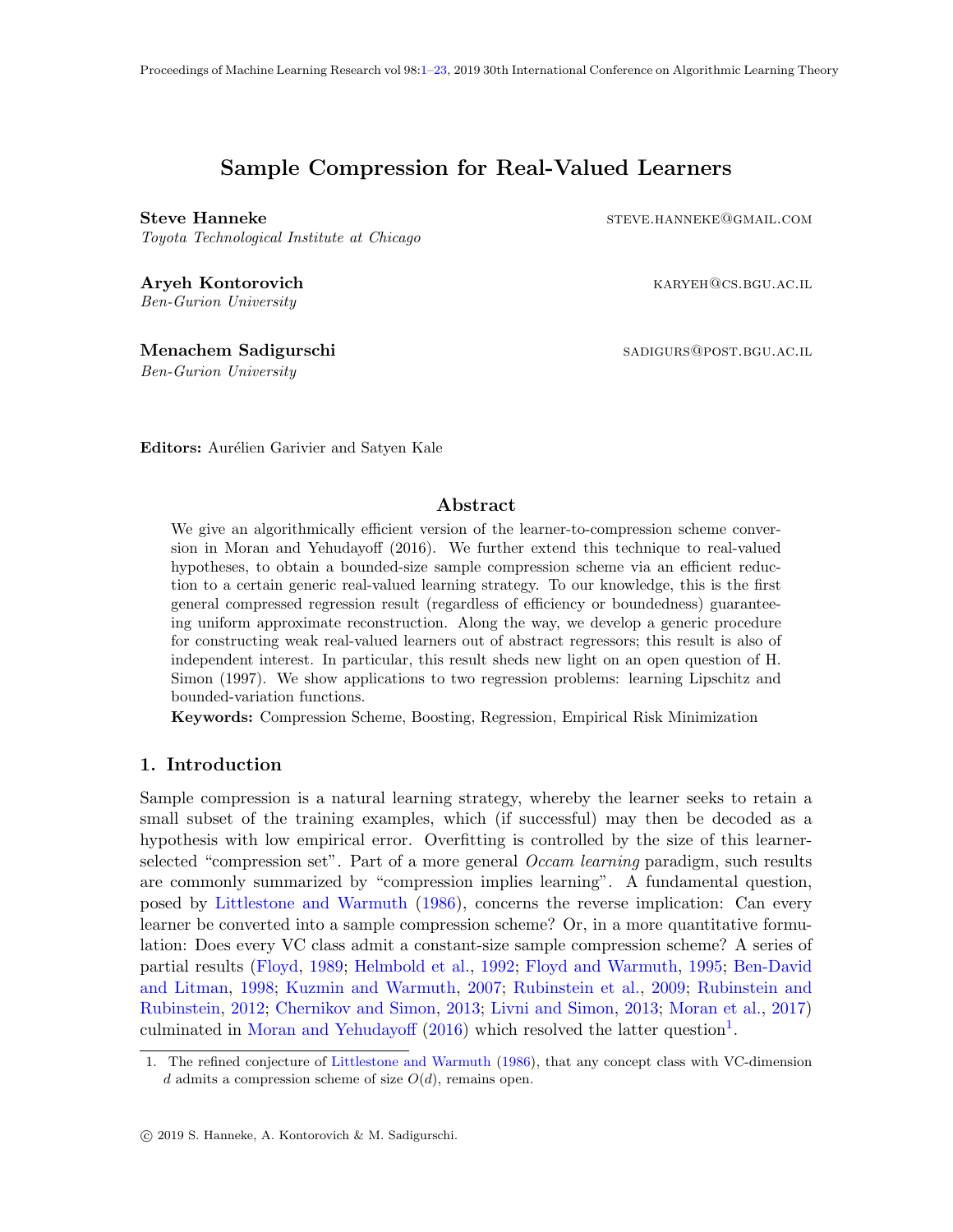[Moran and Yehudayoff'](#page-17-3)s solution involved a clever use of von Neumann's minimax theorem, which allows one to make the leap from the existence of a weak learner uniformly over all distributions on examples to the existence of a distribution on weak hypotheses under which they achieve a certain performance simultaneously over all of the examples. Although their paper can be understood without any knowledge of boosting, [Moran and Yehudayoff](#page-17-3) note the well-known connection between boosting and compression. Indeed, boosting may be used to obtain a constructive proof of the minimax theorem [\(Freund and Schapire,](#page-15-2) [1996,](#page-15-2) [1999\)](#page-15-3) — and this connection was what motivated us to seek an efficient algorithm implementing [Moran and Yehudayoff'](#page-17-3)s existence proof. Having obtained an efficient conversion procedure from consistent PAC learners to bounded-size sample compression schemes, we turned our attention to the case of real-valued hypotheses, seeking to apply this same approach. In this case, it turned out that getting this approach to yield bounded compression schemes required significant innovation in the technical details of the proof. In particular, for the boosting approach, there are several different notions of "weak learner" that could be considered. It turns out one such definition is appropriate for the purpose of compression, while the others are not. This then leads to additional questions, as unlike the binary case, there was not already in the literature an understanding of the sample complexity of this notion of weak learning, which is an important part of the analysis of the size of the compression scheme. We therefore needed to supply such an analysis. Finally, a critical component in the compression approach for classification is a sparsification step, which is the main innovation that enabled [Moran and Yehudayoff](#page-17-3) to remove the dependence on the data set size from the size of the compression set. This step also required a significantly different technique in the proof to arrive at such a sparse subset in the case of real-valued functions. Nevertheless, with all of these components established, we were indeed able to construct a bounded-size compression scheme for classes of real-valued functions, following the same high-level strategy from the binary-valued case.

Our contribution. More formally, in the classification setting, our technique combines the innovations of [Moran and Yehudayoff](#page-17-3) [\(2016\)](#page-17-3), with the simple but powerful observation [\(Schapire and Freund,](#page-17-4) [2012\)](#page-17-4) that many boosting algorithms (e.g., AdaBoost,  $\alpha$ -Boost) are capable of outputting a family of  $O(\log(m)/\gamma^2)$  hypotheses such that not only does their (weighted) majority vote yield a sample-consistent classifier, but in fact a  $\approx (\frac{1}{2} + \gamma)$  supermajority does as well. This fact implies that after boosting, we can sub-sample a constant (i.e., independent of sample size  $m$ ) number of classifiers and thereby efficiently recover the sample compression bounds of [Moran and Yehudayoff](#page-17-3) [\(2016\)](#page-17-3).

But our chief technical contribution is in the real-valued case. As we discuss below, extending the boosting framework from classification to regression presents a host of technical challenges. One of our insights is to impose distinct error metrics on the weak and strong learners: a "stronger" one on the latter and a "weaker" one on the former. This allows us to achieve two goals simultaneously:

(a) We give apparently the first generic analysis of the sample complexity of weak (and strong) learning (in the sense defined below) for real-valued functions, via simple sample-consistent learning rules. This is in contrast with many previous proposed weak regressors, whose stringent or exotic definitions made them unwieldy to construct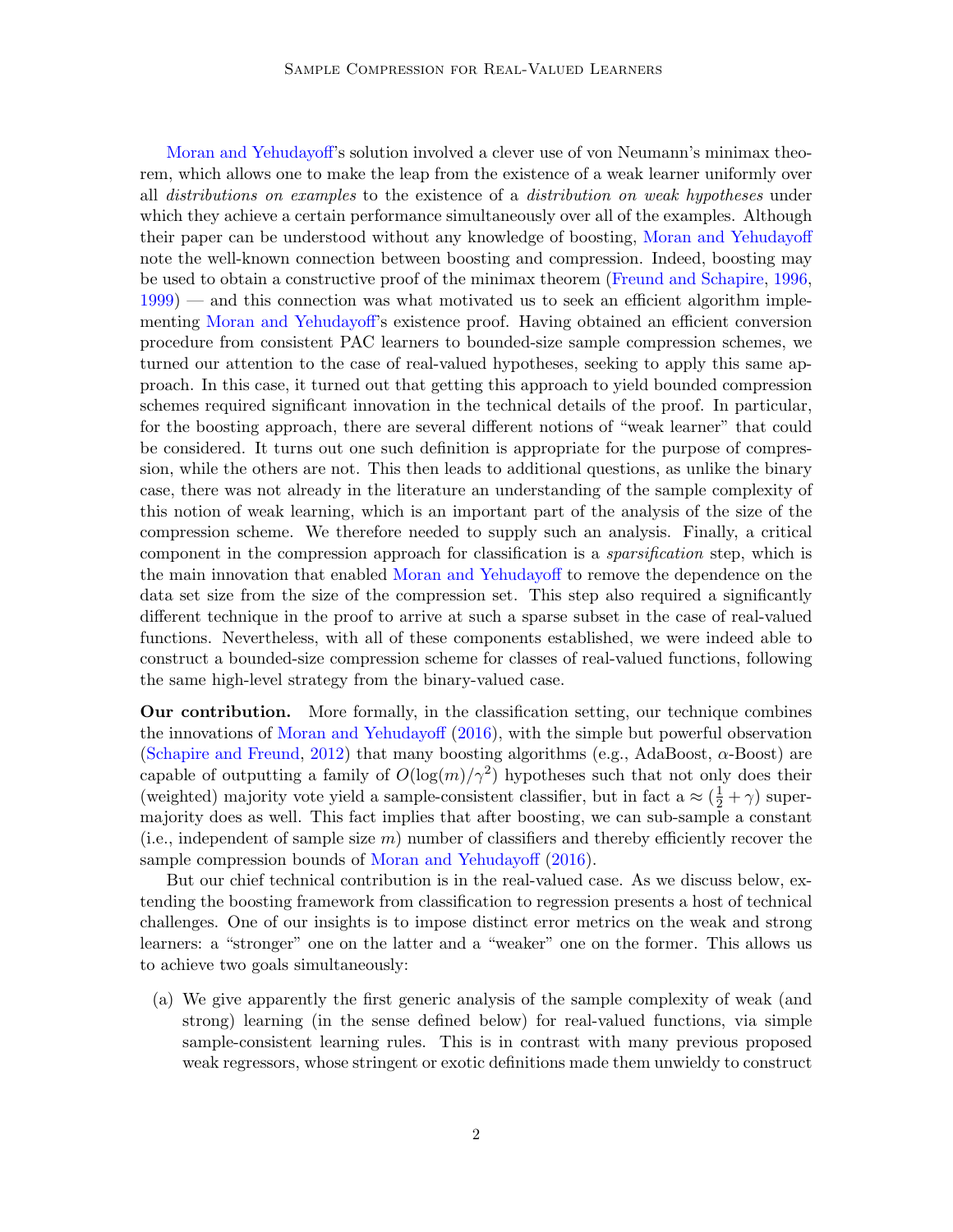or verify as such, and most of which are not compatible with generic weak-to-strong boosting strategies. This result is novel and is also of independent interest.

(b) We show that the output of a certain real-valued boosting algorithm may be sparsified so as to yield a constant size sample compression scheme: a real-valued analogue of the [Moran and Yehudayoff](#page-17-3) result for classification. This gives the first general constantsize sample compression scheme having uniform approximation guarantees on the data.

## 2. Definitions and notation

We will write  $[k] := \{1, \ldots, k\}$ . An *instance space* is an abstract set X. For a concept class  $\mathcal{C} \subset \{0,1\}^{\mathcal{X}},$  if say that C shatters a set  $\{x_1, \ldots, x_k\} \subset \mathcal{X}$  if

$$
C(S) = \{ (f(x_1), f(x_2), \ldots, f(x_k)) : f \in C \} = \{0,1\}^k.
$$

The VC-dimension  $d = d_{\mathcal{C}}$  of C is the size of the largest shattered set (or  $\infty$  if C shatters sets of arbitrary size) (Vapnik and [Cervonenkis](#page-18-0), [1971\)](#page-18-0). When the roles of  $\mathcal X$  and  $\mathcal C$  are exchanged — that is, an  $x \in \mathcal{X}$  acts on  $f \in \mathcal{C}$  via  $x(f) = f(x)$ , — we refer to  $\mathcal{X} = \mathcal{C}^*$  as the dual class of C. Its VC-dimension is then  $d^* = d_{\mathcal{C}}^* := d_{\mathcal{C}^*}$ , and referred to as the dual VC dimension. [Assouad](#page-14-2) [\(1983\)](#page-14-2) showed that  $d^* \leq 2^{d+1}$ .

For  $\mathcal{F} \subset \mathbb{R}^{\mathcal{X}}$  and  $t > 0$ , we say that  $\mathcal{F}$  t-shatters a set  $\{x_1, \ldots, x_k\} \subset \mathcal{X}$  if there is an  $r \in \mathbb{R}^m$  such that for all  $y \in \{-1,1\}^m$  there is an  $f \in \mathcal{F}$  such that  $\min_{i \in [k]} y_i(f(x_i) - r_i) \ge t$ . The t-fat-shattering dimension  $d(t) = d_{\mathcal{F}}(t)$  is the size of the largest t-shattered set (possibly  $\infty$ ) [\(Alon et al.,](#page-13-0) [1997\)](#page-13-0). Again, the roles of X and F may be switched, in which case  $\mathcal{X} = \mathcal{F}^*$ becomes the dual class of F. Its t-fat-shattering dimension is then  $d^*(t)$ , and [Assouad'](#page-14-2)s argument shows that  $d^*(t) \leq 2^{d(t)+1}$ .

A sample compression scheme  $(\kappa, \rho)$  for a hypothesis class  $\mathcal{F} \subset \mathcal{Y}^{\mathcal{X}}$  is defined as follows. A k-compression function  $\kappa$  maps sequences  $((x_1, y_1), \ldots, (x_m, y_m)) \in \bigcup_{\ell \geq 1} (\mathcal{X} \times \mathcal{Y})^{\ell}$  to elements in  $\mathcal{K} = \bigcup_{\ell \leq k'} (\mathcal{X} \times \mathcal{Y})^{\ell} \times \bigcup_{\ell \leq k''} \{0,1\}^{\ell}$ , where  $k' + k'' \leq k$ . A reconstruction is a function  $\rho : \mathcal{K} \to \mathcal{Y}^{\overline{\mathcal{X}}}$ . We say that  $\overline{K, \rho}$  is a k-size sample compression scheme for  $\mathcal{F}$  if  $\kappa$ is a k-compression and for all  $h^* \in \mathcal{F}$  and all  $S = ((x_1, h^*(x_1)), \ldots, (x_m, h^*(y_m)))$ , we have  $\hat{h} := \rho(\kappa(S))$  satisfies  $\hat{h}(x_i) = h^*(x_i)$  for all  $i \in [m]$ .

For real-valued functions, we say it is a *uniformly*  $\varepsilon$ *-approximate* compression scheme if

$$
\max_{1 \leq i \leq m} |\hat{h}(x_i) - h^*(x_i)| \leq \varepsilon.
$$

#### 3. Main results

<span id="page-2-0"></span>Throughout the paper, we implicitly assume that all hypothesis classes are admissible in the sense of satisfying mild measure-theoretic conditions, such as those specified in [Dudley](#page-14-3) [\(1984,](#page-14-3) Section 10.3.1) or [Pollard](#page-17-5) [\(1984,](#page-17-5) Appendix C). This section states our main results. The remainder of the paper is dedicated to presenting their proofs. We begin with an algorithmically efficient version of the learner-to-compression scheme conversion in [Moran](#page-17-3) [and Yehudayoff](#page-17-3) [\(2016\)](#page-17-3):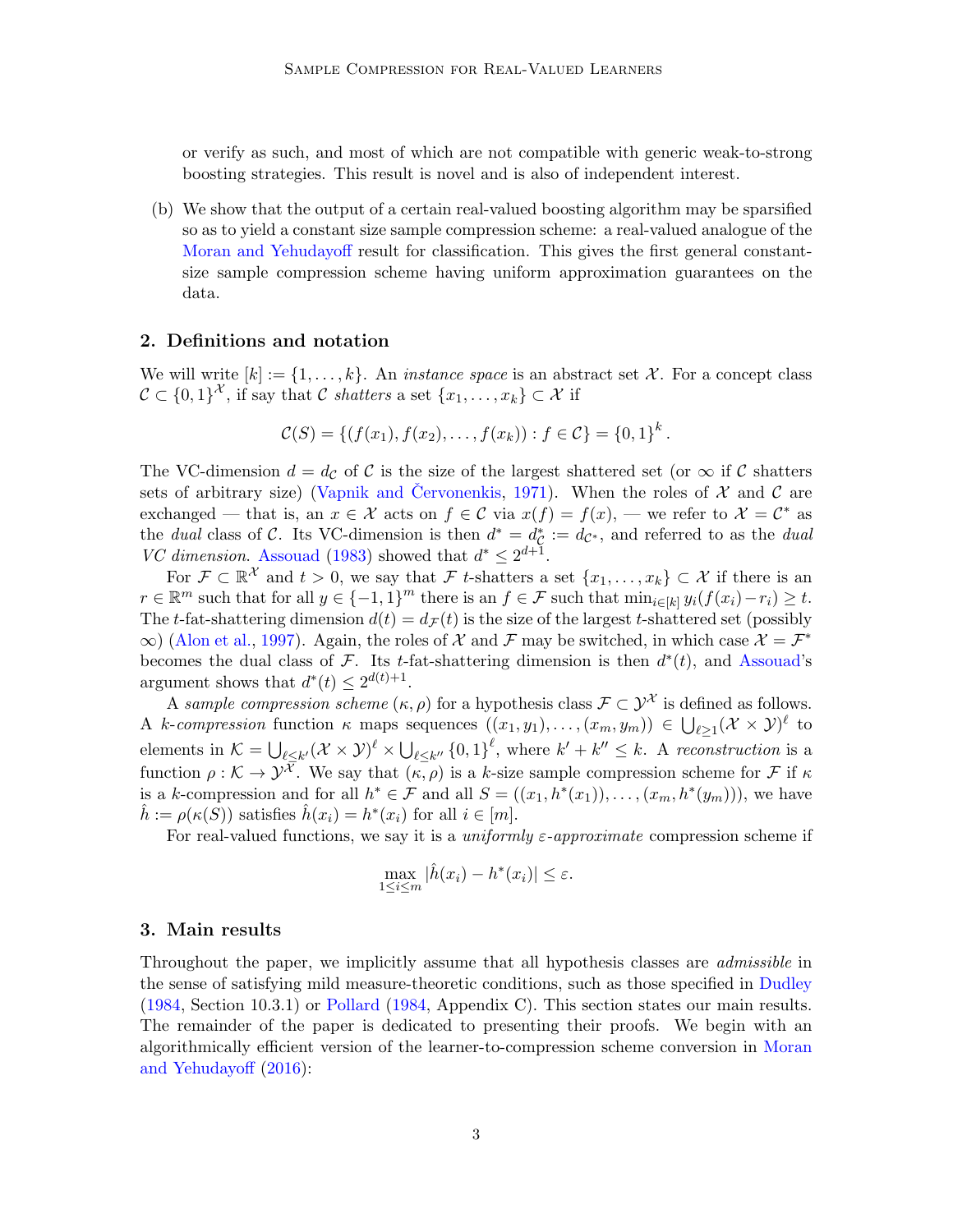**Theorem 1 (Efficient compression for classification)** Let C be a concept class over some instance space  $\mathcal X$  with VC-dimension d, dual VC-dimension  $d^*$ , and suppose that  $\mathcal A$ is a (proper, consistent) PAC-learner for C: For all  $0 < \varepsilon, \delta < 1/2$ , all  $f^* \in \mathcal{C}$ , and all distributions D over X, if A receives  $m \geq m_{\mathcal{C}}(\varepsilon, \delta)$  points  $S = \{x_i\}$  drawn iid from D and labeled with  $y_i = f^*(x_i)$ , then A outputs an  $\hat{f} \in \mathcal{C}$  such that

$$
\mathbb{P}_{S \sim D^{m}}\left(\mathbb{P}_{X \sim D}\left(\hat{f}(X) \neq f^{*}(X) \,|\, S\right) > \varepsilon\right) < \delta.
$$

For every such A, there is a randomized sample compression scheme for C of size  $O(k \log k)$ , where  $k = O(dd^*)$ . Furthermore, on a sample of any size m, the compression set may be computed in expected time

$$
O((m + TA(cd)) \log m + mTE(cd)(d* + \log m)),
$$

where  $T_A(\ell)$  is the runtime of A to compute  $\hat{f}$  on a sample of size  $\ell$ ,  $T_{\mathcal{E}}(\ell)$  is the runtime required to evaluate  $\hat{f}$  on a single  $x \in \mathcal{X}$ , and c is a universal constant.

Although for our purposes the existence of a distribution-free sample complexity  $m_{\mathcal{C}}$  is more important than its concrete form, we may take  $m_{\mathcal{C}}(\varepsilon, \delta) = O(\frac{d}{\varepsilon})$  $\frac{d}{\varepsilon} \log \frac{1}{\varepsilon} + \frac{1}{\varepsilon}$  $\frac{1}{\varepsilon} \log \frac{1}{\delta}$ ) [\(Vapnik and](#page-18-1) [Chervonenkis,](#page-18-1) [1974;](#page-18-1) [Blumer et al.,](#page-14-4) [1989\)](#page-14-4), known to bound the sample complexity of empirical risk minimization; indeed, this loses no generality, as there is a well-known efficient reduction from empirical risk minimization to any proper learner having a polynomial sample complexity [\(Pitt and Valiant,](#page-17-6) [1988;](#page-17-6) [Haussler et al.,](#page-16-4) [1991\)](#page-16-4). We allow the evaluation time of  $\hat{f}$  to depend on the size of the training sample in order to account for non-parametric learners, such as nearest-neighbor classifiers. A naive implementation of the [Moran and](#page-17-3) [Yehudayoff](#page-17-3) [\(2016\)](#page-17-3) existence proof yields a runtime of order  $m^{cd}T_A(c'd) + m^{cd^*}$  (for some universal constants  $c, c'$ , which can be doubly exponential when  $d^* = 2^d$ ; this is without taking into account the cost of computing the minimax distribution on the  $m^{cd} \times m$  game matrix.

Next, we extend the result in Theorem [1](#page-2-0) from classification to regression:

Theorem 2 (Efficient compression for regression) Let  $\mathcal{F} \subset [0,1]^{\mathcal{X}}$  be a function class with t-fat-shattering dimension  $d(t)$ , dual t-fat-shattering dimension  $d^*(t)$ , and suppose that A is an ERM (i.e., proper, consistent) learner for F: For all  $f^* \in \mathcal{C}$ , and all distributions D over X, if A receives m points  $S = \{x_i\}$  drawn iid from D and labeled with  $y_i = f^*(x_i)$ , then A outputs an  $\hat{f} \in \mathcal{F}$  such that  $\sum_{i \in [m]} |\hat{f}(x_i) - f^*(x_i)| = 0$ . For every such A, there is a randomized uniformly  $\varepsilon$ -approximate sample compression scheme for F of size  $O(k\tilde{m} \log(k\tilde{m}))$ , where  $\tilde{m} = O(d(c\varepsilon) \log(1/\varepsilon))$  and  $k = O(d^*(c\varepsilon) \log(d^*(c\varepsilon)/\varepsilon))$ . Furthermore, on a sample of any size m, the compression set may be computed in expected time

<span id="page-3-0"></span>
$$
O(mT_{\mathcal{E}}(\tilde{m})(k + \log m) + T_{\mathcal{A}}(\tilde{m})\log(m)),
$$

where  $T_A(\ell)$  is the runtime of A to compute  $\hat{f}$  on a sample of size  $\ell$ ,  $T_{\mathcal{E}}(\ell)$  is the runtime required to evaluate  $\hat{f}$  on a single  $x \in \mathcal{X}$ , and c is a universal constant.

<span id="page-3-1"></span>A key component in the above result is our construction of a generic  $(\eta, \gamma)$ -weak learner.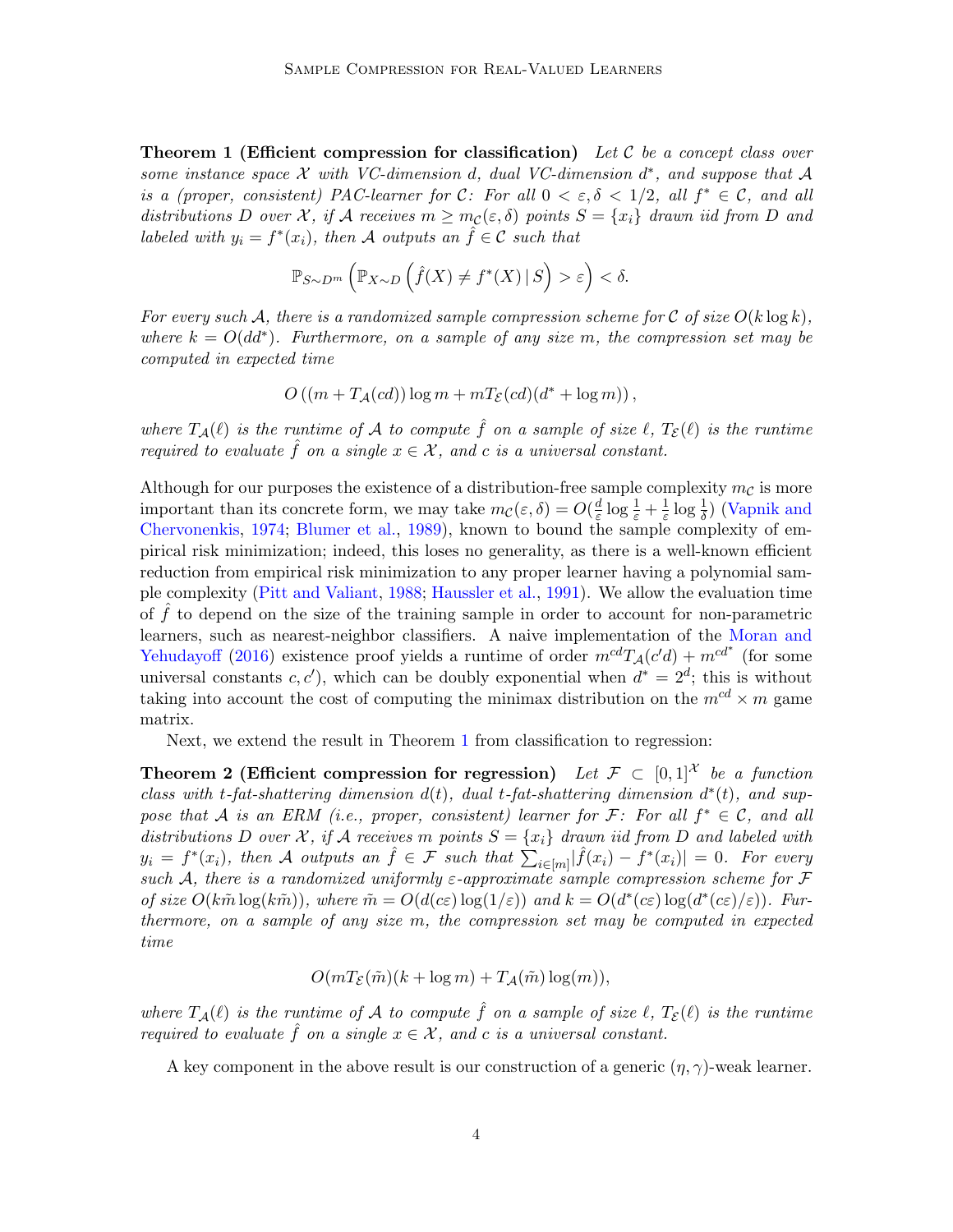**Definition 3** For  $\eta \in [0, 1]$  and  $\gamma \in [0, 1/2]$ , we say that  $f : \mathcal{X} \to \mathbb{R}$  is an an  $(\eta, \gamma)$ -weak hypothesis (with respect to distribution D and target  $f^* \in \mathcal{F}$ ) if

$$
\mathbb{P}_{X \sim D}(|f(X) - f^*(X)| > \eta) \le \frac{1}{2} - \gamma.
$$

<span id="page-4-0"></span>**Theorem 4 (Generic weak learner)** Let  $\mathcal{F} \subset [0,1]^{\mathcal{X}}$  be a function class with t-fatshattering dimension d(t). For some universal numerical constants  $c_1, c_2, c_3 \in (0, \infty)$ , for any  $\eta, \delta \in (0,1)$  and  $\gamma \in (0,1/4]$ , any  $f^* \in \mathcal{F}$ , and any distribution D, letting  $X_1, \ldots, X_m$ be drawn iid from D, where

$$
m = \left[c_1\left(d(c_2\eta)\ln\left(\frac{c_3}{\eta}\right) + \ln\left(\frac{1}{\delta}\right)\right)\right],
$$

with probability at least  $1-\delta$ , every  $f \in \mathcal{F}$  with  $\sum_{i \in [m]} |f(X_i) - f^*(X_i)| = 0$  is an  $(\eta, \gamma)$ -weak hypothesis with respect to  $D$  and  $f^*$ .

**Remark:** In fact, our results would also allow us to use any hypothesis  $f \in \mathcal{F}$  with  $\max_{i \in [m]} |f(X_i) - f^*(X_i)|$  merely smaller than  $\eta$  by a constant factor: for instance, bounded by  $\eta/2$ . This can then also be plugged into the construction of the compression scheme and this criterion can be used in place of consistency in Theorem [2.](#page-3-0) This also enables our compression scheme to be applied in settings that are not strictly realizable, but rather have achievable  $\ell_{\infty}$  loss at most  $\eta/c$  for some  $c > 1$ .

In Sections [B](#page-21-0) and [A](#page-18-2) we give applications to sample compression for nearest-neighbor and bounded-variation regression.

#### 4. Related work

It appears that generalization bounds based on sample compression were independently discovered by [Littlestone and Warmuth](#page-16-0) [\(1986\)](#page-16-0) and [Devroye et al.](#page-14-5) [\(1996\)](#page-14-5) and further elaborated upon by [Graepel et al.](#page-15-4) [\(2005\)](#page-15-4); see [Floyd and Warmuth](#page-15-1) [\(1995\)](#page-15-1) for background and discussion. A more general kind of Occam learning was discussed in [Blumer et al.](#page-14-4) [\(1989\)](#page-14-4). Computational lower bounds on sample compression were obtained in [Gottlieb et al.](#page-15-5) [\(2014\)](#page-15-5), and some communication-based lower bounds were given in [Kane et al.](#page-16-5) [\(2017\)](#page-16-5).

Beginning with [Freund and Schapire](#page-15-6) [\(1997\)](#page-15-6)'s AdaBoost.R algorithm, there have been numerous attempts to extend AdaBoost to the real-valued case [\(Bertoni et al.,](#page-14-6) [1997;](#page-14-6) [Drucker,](#page-14-7) [1997;](#page-14-7) [Avnimelech and Intrator,](#page-14-8) [1999;](#page-14-8) [Karakoulas and Shawe-Taylor,](#page-16-6) [2000;](#page-16-6) [Duffy and Helm](#page-14-9)[bold,](#page-14-9) [2002;](#page-14-9) Kégl, [2003;](#page-16-7) [Nock and Nielsen,](#page-17-7) [2007\)](#page-17-7) along with various theoretical and heuristic constructions of particular weak regressors [\(Mason et al.,](#page-16-8) [1999;](#page-16-8) [Friedman,](#page-15-7) [2001;](#page-15-7) [Mannor](#page-16-9) [and Meir,](#page-16-9) [2002\)](#page-16-9); see also the survey [Mendes-Moreira et al.](#page-17-8) [\(2012\)](#page-17-8).

[Duffy and Helmbold](#page-14-9) [\(2002,](#page-14-9) Remark 2.1) spell out a central technical challenge: no boosting algorithm can "always force the base regressor to output a useful function by simply modifying the distribution over the sample". This is because unlike a binary classifier, which localizes errors on specific examples, a real-valued hypothesis can spread its error evenly over the entire sample, and it will not be affected by reweighting. The  $(\eta, \gamma)$ -weak learner, which has appeared, among other works, in [Anthony et al.](#page-14-10) [\(1996\)](#page-14-10); [Simon](#page-17-9) [\(1997\)](#page-17-9); [Avnimelech and](#page-14-8) [Intrator](#page-14-8) [\(1999\)](#page-14-8); Kégl [\(2003\)](#page-16-7), gets around this difficulty — but provable general constructions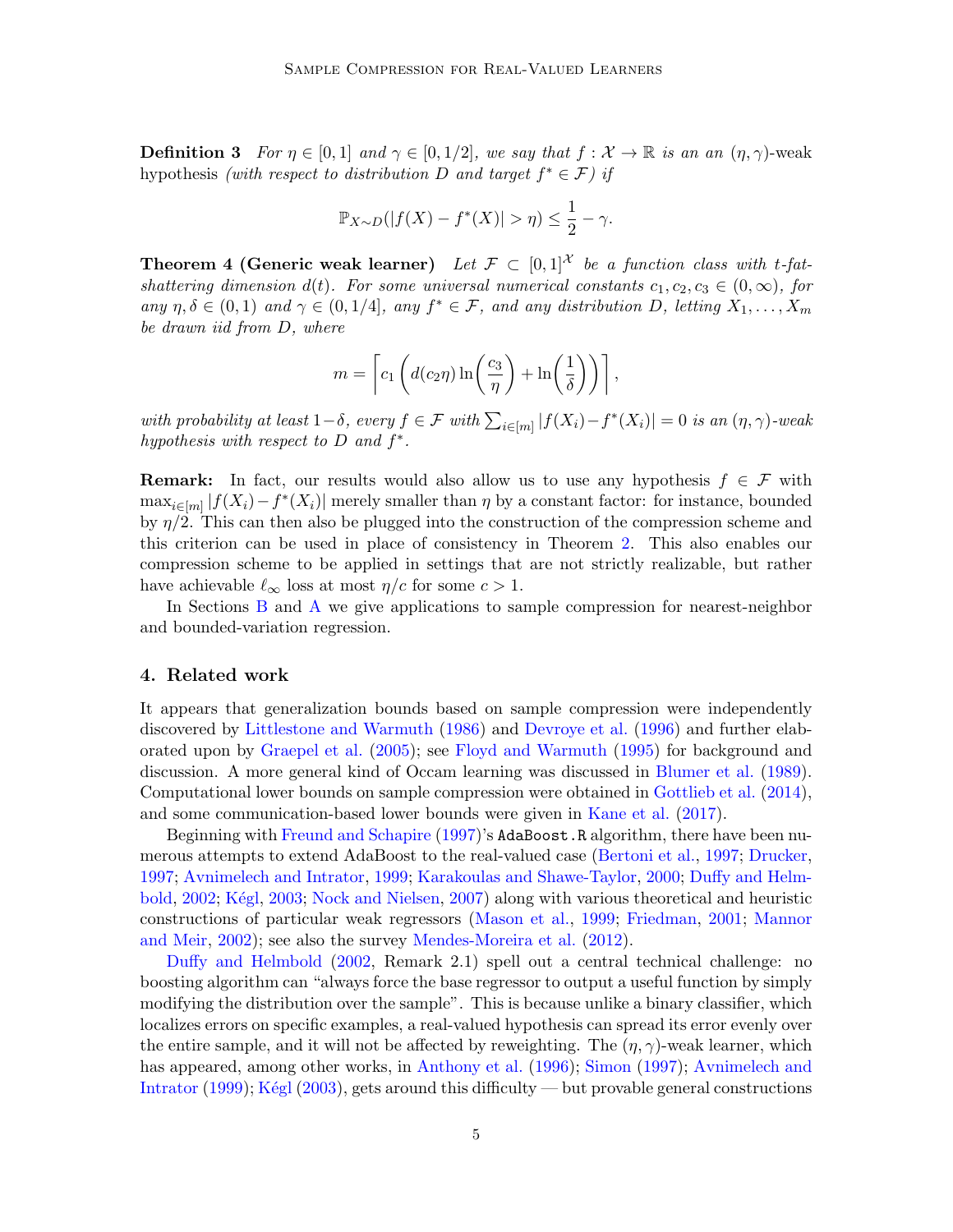of such learners have been lacking. Likewise, the heart of our sample compression engine, MedBoost, has been widely in use since [Freund and Schapire](#page-15-6) [\(1997\)](#page-15-6) in various guises. Our Theorem [4](#page-4-0) supplies the remaining piece of the puzzle: any sample-consistent regressor applied to some random sample of bounded size yields an  $(\eta, \gamma)$ -weak hypothesis. The closest analogue we were able to find was [Anthony et al.](#page-14-10) [\(1996,](#page-14-10) Theorem 3), which is nontrivial only for function classes with finite pseudo-dimension, and is inapplicable, e.g., to classes of 1-Lipschitz or bounded variation functions.

The literature on general sample compression schemes for real-valued functions is quite sparse. There are well-known narrowly tailored results on specifying functions or approximate versions of functions using a finite number of points, such as the classical fact that a polynomial of degree p can be perfectly recovered from  $p + 1$  points. To our knowledge, the only *general* results on sample compression for real-valued functions (applicable to *all*) learnable function classes) is Theorem 4.3 of [David, Moran, and Yehudayoff](#page-14-11) [\(2016\)](#page-14-11). They propose a general technique to convert any learning algorithm achieving an arbitrary sample complexity  $M(\varepsilon, \delta)$  into a compression scheme of size  $O(M(\varepsilon, \delta))$  log( $M(\varepsilon, \delta)$ )), where  $\delta$  may approach 1. However, their notion of compression scheme is significantly weaker than ours: namely, they allow  $\hat{h} = \rho(\kappa(S))$  to satisfy merely  $\frac{1}{m} \sum_{i=1}^{m} |\hat{h}(x_i) - h^*(x_i)| \leq \varepsilon$ , rather than our *uniform*  $\varepsilon$ -approximation requirement  $\max_{1 \leq i \leq m} |\hat{h}(x_i) - h^*(x_i)| \leq \varepsilon$ . In particular, in the special case of  $\mathcal F$  a family of *binary*-valued functions, their notion of sample compression does not recover the usual notion of sample compression schemes for classification, whereas our uniform  $\varepsilon$ -approximate compression notion *does* recover it as a special case. We therefore consider our notion to be a more fitting generalization of the definition of sample compression to the real-valued realizable (or nearly-realizable) case. On the other hand, in a sibling paper to the present work, we explore the subject of agnostic-case sample compression schemes for real-valued functions [\(Hanneke, Kontorovich, and Sadigurschi,](#page-15-8) [2018\)](#page-15-8). In that work, we find that the definition of compression scheme studied by [David, Moran,](#page-14-11) [and Yehudayoff](#page-14-11) [\(2016\)](#page-14-11) is most appropriate for the agnostic case, due to a strong connection to the generalization ability of the corresponding learning algorithm. Under that definition, that work constructs bounded-size sample compression schemes for agnostic learning of linear functions under  $\ell_1$  and  $\ell_{\infty}$  losses, and further argues that these are the only  $\ell_p$  losses for which such bounded-size compression schemes exist. It also poses a general question about the existence of bounded-size agnostic compression schemes for arbitrary classes of finite pseudo-dimension under  $\ell_1$  loss.

#### 5. Boosting Real-Valued Functions

As mentioned above, the notion of a *weak learner* for learning real-valued functions must be formulated carefully. The naïve thought that we could take any learner guaranteeing, say, absolute loss at most  $\frac{1}{2} - \gamma$  is known to not be strong enough to enable boosting to  $\varepsilon$  loss. However, if we make the requirement too strong, such as in [Freund and Schapire](#page-15-6) [\(1997\)](#page-15-6) for AdaBoost.R, then the sample complexity of weak learning will be so high that weak learners cannot be expected to exist for large classes of functions. However, our Definition [3,](#page-3-1) which has been proposed independently by [Simon](#page-17-9)  $(1997)$  and Kegl  $(2003)$ , appears to yield the appropriate notion of weak learner for boosting real-valued functions.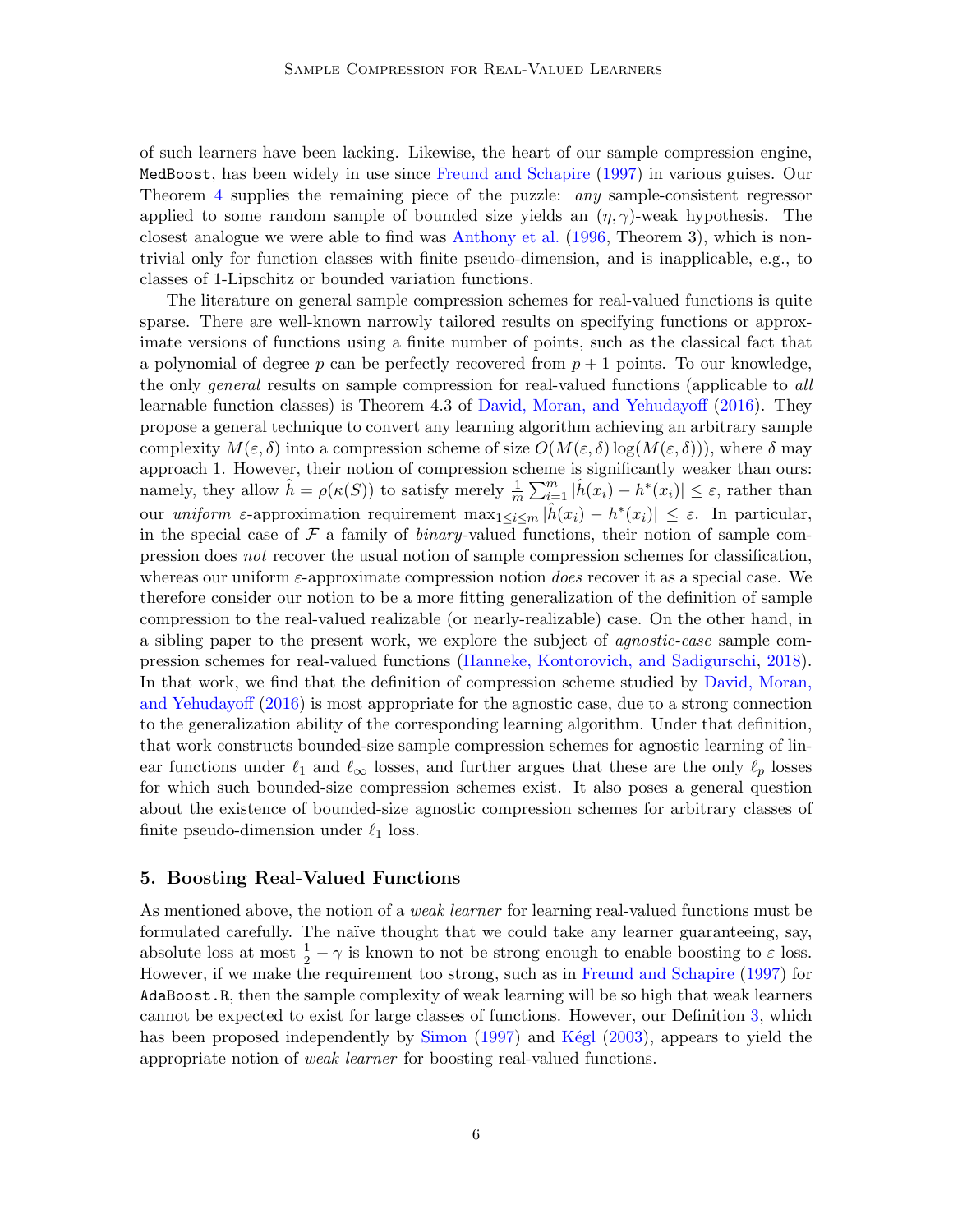In the context of boosting for real-valued functions, the notion of an  $(\eta, \gamma)$ -weak hypothesis plays a role analogous to the usual notion of a weak hypothesis in boosting for classification. Specifically, the following boosting algorithm was proposed by Kégl [\(2003\)](#page-16-7). As it will be convenient for our later results, we express its output as a sequence of functions and weights; the boosting guarantee from Kegl  $(2003)$  applies to the weighted quantiles (and in particular, the weighted median) of these function values.

## $\mathbf{Algorithm} \ \mathbf{1:}\ \mathtt{MedBoost}(\{(x_i, y_i)\}_{i \in [m]},\!T, \!\gamma, \!\eta)$

1: Define  $P_0$  as the uniform distribution over  $\{1, \ldots, m\}$ 2: for  $t = 0, \ldots, T$  do 3: Call weak learner to get  $h_t$  and  $(\eta/2, \gamma)$ -weak hypothesis wrt  $(x_i, y_i): i \sim P_t$ (repeat until it succeeds) 4: for  $i = 1, \ldots, m$  do 5:  $\theta_i^{(t)} \leftarrow 1 - 2\mathbb{I}[|h_t(x_i) - y_i| > \eta/2]$ 6: end for 7:  $\alpha_t \leftarrow \frac{1}{2} \ln \left( \frac{(1-\gamma) \sum_{i=1}^m P_t(i) \mathbb{I}[\theta_i^{(t)}=1]}{(1+\gamma) \sum_{i=1}^m P_t(i) \mathbb{I}[\theta_i^{(t)}=-1]} \right)$  $\frac{\left(1-\gamma\right)\sum_{i=1}^{m}P_{t}(i)\mathbb{I}[\theta_{i}^{(t)}=1]}{\left(1+\gamma\right)\sum_{i=1}^{m}P_{t}(i)\mathbb{I}[\theta_{i}^{(t)}=-1]}\right)$ 8: if  $\alpha_t = \infty$  then 9: Return T copies of  $h_t$ , and  $(1, \ldots, 1)$ 10: end if 11: **for**  $i = 1, ..., m$  do 12:  $P_{t+1}(i) \leftarrow P_t(i) \frac{\exp\{-\alpha_t \theta_i^{(t)}\}}{\sum_{i=1}^m P_i(i) \exp\{-\alpha_t \theta_i^{(t)}\}}$  $\sum_{j=1}^m P_t(j) \exp\{-\alpha_t \theta_j^{(t)}\}$ 13: end for 14: end for 15: Return  $(h_1, \ldots, h_T)$  and  $(\alpha_1, \ldots, \alpha_T)$ 

Here we define the weighted median as

Median
$$
(y_1, \ldots, y_T; \alpha_1, \ldots, \alpha_T) = \min \left\{ y_j : \frac{\sum_{t=1}^T \alpha_t \mathbb{I}[y_j < y_t]}{\sum_{t=1}^T \alpha_t} < \frac{1}{2} \right\}.
$$

Also define the weighted quantiles, for  $\gamma \in [0, 1/2]$ , as

$$
Q_{\gamma}^+(y_1,\ldots,y_T;\alpha_1,\ldots,\alpha_T) = \min\left\{y_j:\frac{\sum_{t=1}^T \alpha_t \mathbb{I}[y_j < y_t]}{\sum_{t=1}^T \alpha_t} < \frac{1}{2} - \gamma\right\}
$$
  

$$
Q_{\gamma}^-(y_1,\ldots,y_T;\alpha_1,\ldots,\alpha_T) = \max\left\{y_j:\frac{\sum_{t=1}^T \alpha_t \mathbb{I}[y_j > y_t]}{\sum_{t=1}^T \alpha_t} < \frac{1}{2} - \gamma\right\},\
$$

and abbreviate  $Q^+_\gamma(x) = Q^+_\gamma(h_1(x), \ldots, h_T(x); \alpha_1, \ldots, \alpha_T)$  and  $Q^-_\gamma(x) =$  $Q_{\gamma}^-(h_1(x),\ldots,h_T(x);\alpha_1,\ldots,\alpha_T)$  for  $h_1,\ldots,h_T$  and  $\alpha_1,\ldots,\alpha_T$  the values returned by MedBoost.

Then  $Kégl$  [\(2003\)](#page-16-7) proves the following result.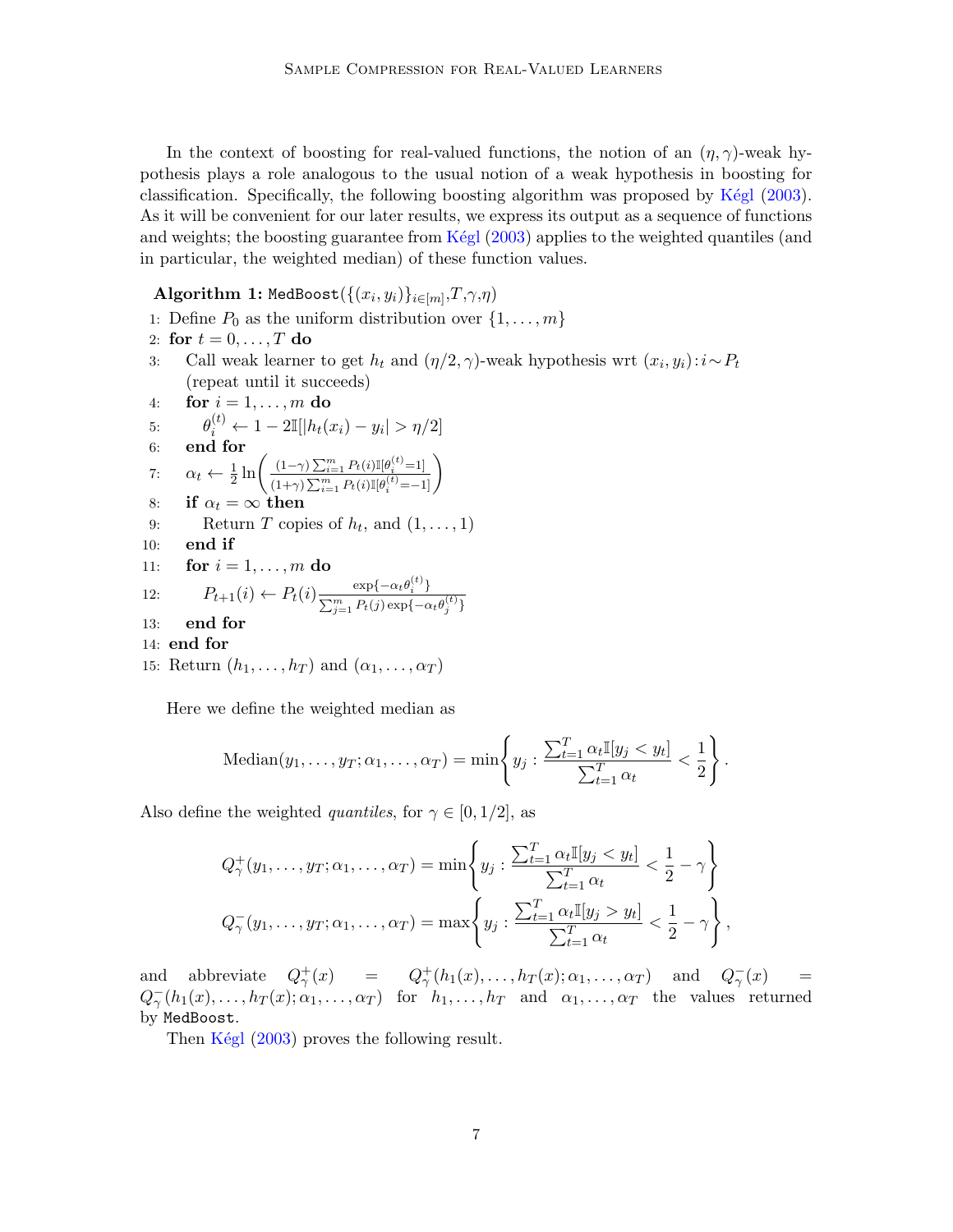**Lemma 5** (Kégl [\(2003\)](#page-16-7)) For a training set  $Z = \{(x_1, y_1), \ldots, (x_m, y_m)\}\$  of size m, the return values of MedBoost satisfy

$$
\frac{1}{m}\sum_{i=1}^{m} \mathbb{I}\left[\max\left\{\left|Q_{\gamma/2}^{+}(x_i) - y_i\right|, \left|Q_{\gamma/2}^{-}(x_i) - y_i\right|\right\} > \eta/2\right] \leq \prod_{t=1}^{T} e^{\gamma \alpha_t} \sum_{i=1}^{m} P_t(i) e^{-\alpha_t \theta_i^{(t)}}.
$$

We note that, in the special case of binary classification, MedBoost is closely related to the well-known AdaBoost algorithm [\(Freund and Schapire,](#page-15-6) [1997\)](#page-15-6), and the above results correspond to a standard margin-based analysis of [Schapire et al.](#page-17-10) [\(1998\)](#page-17-10). For our purposes, we will need the following immediate corollary of this, which follows from plugging in the values of  $\alpha_t$  and using the weak learning assumption, which implies  $\sum_{i=1}^m P_t(i) \mathbb{I}[\theta_i^{(t)} = 1] \geq$  $\frac{1}{2} + \gamma$  for all t.

<span id="page-7-1"></span>**Corollary 6** For  $T = \Theta\left(\frac{1}{\sigma^2}\right)$  $\frac{1}{\gamma^2}\ln(m)$ , every  $i \in \{1,\ldots,m\}$  has  $\max\Bigl\{\Bigl|Q^+_{\gamma/2}\Bigr|$  $_{\gamma/2}^{+}(x_i)-y_i\Big\vert\,,\Big\vert Q_{\gamma/2}^{-}$  $\frac{1}{\gamma/2}(x_i) - y_i$  $\leq \eta/2$ .

### 6. The Sample Complexity of Learning Real-Valued Functions

This section reveals our intention in choosing this notion of weak hypothesis, rather than using, say, an  $\varepsilon$ -good strong learner under absolute loss. In addition to being a strong enough notion for boosting to work, we show here that it is also a weak enough notion for the sample complexity of weak learning to be of reasonable size: namely, a size quantified by the fat-shattering dimension. This result is also relevant to an open question posed by [Simon](#page-17-9) [\(1997\)](#page-17-9), who proved a lower bound for the sample complexity of finding an  $(\eta, \gamma)$ weak hypothesis, expressed in terms of a related complexity measure, and asked whether a related upper bound might also hold. We establish a general upper bound here, witnessing the same dependence on the parameters  $\eta$  and  $\gamma$  as observed in Simon's lower bound (up to a log factor) aside from a difference in the key complexity measure appearing in the bounds.

Define  $\rho_{\eta}(f,g) = P_{2m}(x : |f(x)-g(x)| > \eta)$ , where  $P_{2m}$  is the empirical measure induced by  $X_1, \ldots, X_{2m}$  iid P-distributed random variables (the m data points and m ghost points). Define  $N_{\eta}(\beta)$  as the  $\beta$ -covering numbers of F under the  $\rho_{\eta}$  pseudo-metric.

<span id="page-7-0"></span>**Theorem 7** Fix any  $\eta, \beta \in (0, 1), \alpha \in [0, 1), m \in \mathbb{N}$  and a target function  $f^*$ . For  $X_1, \ldots, X_m$  iid P-distributed, with probability at least  $1 - \mathbb{E}\big[N_{\eta(1-\alpha)/2}(\beta/8)\big] 2e^{-m\beta/96}$ , every  $f \in \mathcal{F}$  with  $\max_{1 \leq i \leq m} |f(X_i) - f^*(X_i)| \leq \alpha \eta$  satisfies  $P(x : |f(x) - f^*(x)| > \eta) \leq \beta$ .

**Proof** This proof roughly follows the usual symmetrization argument for uniform conver-gence Vapnik and [Cervonenkis](#page-18-0)  $(1971)$ ; [Haussler](#page-15-9)  $(1992)$ , with a few important modifications to account for this  $(\eta, \beta)$ -based criterion. If  $\mathbb{E}[N_{\eta(1-\alpha)/2}(\beta/8)]$  is infinite, then the result is trivial, so let us suppose it is finite for the remainder of the proof. Similarly, if  $m < 8/\beta$ , then  $2e^{-m\beta/96} > 1$  and hence the claim trivially holds, so let us suppose  $m \geq 8/\beta$  for the remainder of the proof. Without loss of generality, suppose  $f^*(x) = 0$  everywhere and every  $f \in \mathcal{F}$  is non-negative (otherwise subtract  $f^*$  from every  $f \in \mathcal{F}$  and redefine  $\mathcal{F}$  as the absolute values of the differences; note that this transformation does not increase the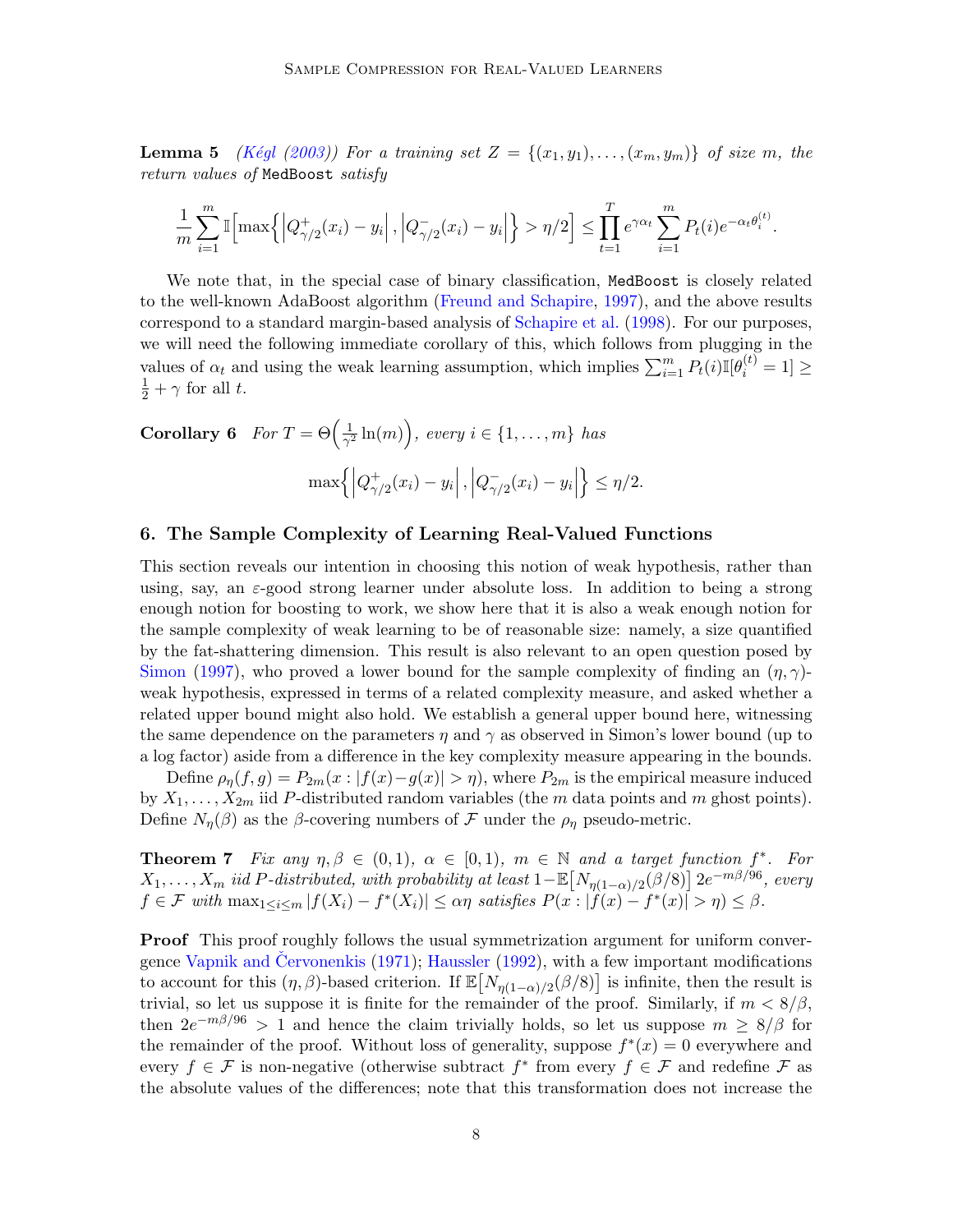value of  $N_{\eta(1-\alpha)/2}(\beta/8)$  since applying this transformation to the original  $N_{\eta(1-\alpha)/2}(\beta/8)$ functions remains a cover).

Let  $X_1, \ldots, X_{2m}$  be iid P-distributed. Denote by  $P_m$  the empirical measure induced by  $X_1, \ldots, X_m$ , and by  $P'_m$  the empirical measure induced by  $X_{m+1}, \ldots, X_{2m}$ . We have  $\mathbb{P}(\exists f \in \mathcal{F} : P'_m(x : f(x) > \eta) > \beta/2 \text{ and } P_m(x : f(x) \leq \alpha \eta) = 1)$  $\geq \mathbb{P}(\exists f \in \mathcal{F} : P(x : f(x) > \eta) > \beta \text{ and } P_m(x : f(x) \leq \alpha \eta) = 1 \text{ and } P'_m(x : f(x) > \eta) > \beta/2).$ Denote by  $A_m$  the event that there exists  $f \in \mathcal{F}$  satisfying  $P(x : f(x) > \eta) > \beta$  and  $P_m(x: f(x) \le \alpha \eta) = 1$ , and on this event let  $\tilde{f}$  denote such an  $f \in \mathcal{F}$  (chosen solely based on  $X_1, \ldots, X_m$ ; when  $A_m$  fails to hold, take  $\tilde{f}$  to be some arbitrary fixed element of  $\mathcal{F}$ . Then the expression on the right hand side above is at least as large as

<span id="page-8-1"></span>
$$
\mathbb{P}\left(A_m \text{ and } P'_m(x:\tilde{f}(x)>\eta)>\beta/2\right),\
$$

and noting that the event  $A_m$  is independent of  $X_{m+1}, \ldots, X_{2m}$ , this equals

<span id="page-8-0"></span>
$$
\mathbb{E}\Big[\mathbb{I}_{A_m}\cdot\mathbb{P}\Big(P'_m(x:\tilde{f}(x)>\eta)>\beta/2\Big|X_1,\ldots,X_m\Big)\Big].\tag{1}
$$

Then note that for any  $f \in \mathcal{F}$  with  $P(x : f(x) > \eta) > \beta$ , a Chernoff bound implies

$$
\mathbb{P}\Big(P'_m(x: f(x) > \eta) > \beta/2\Big)
$$
  
= 1 -  $\mathbb{P}\Big(P'_m(x: f(x) > \eta) \le \beta/2\Big) \ge 1 - \exp\{-m\beta/8\} \ge \frac{1}{2},$ 

where we have used the assumption that  $m \geq \frac{8}{8}$  $\frac{8}{\beta}$  here. In particular, this implies that the expression in [\(1\)](#page-8-0) is no smaller than  $\frac{1}{2}\mathbb{P}(A_m)$ . Altogether, we have established that

$$
\mathbb{P}(\exists f \in \mathcal{F} : P(x : f(x) > \eta) > \beta \text{ and } P_m(x : f(x) \le \alpha \eta) = 1)
$$
  
\n
$$
\le 2\mathbb{P}(\exists f \in \mathcal{F} : P'_m(x : f(x) > \eta) > \beta/2 \text{ and } P_m(x : f(x) \le \alpha \eta) = 1).
$$
 (2)

Now let  $\sigma(1), \ldots, \sigma(m)$  be independent random variables (also independent of the data), with  $\sigma(i) \sim \text{Uniform}(\{i, m+i\})$ , and denote  $\sigma(m+i)$  as the sole element of  $\{i, m+i\} \setminus {\sigma(i)}$ for each  $i \leq m$ . Also denote by  $P_{m,\sigma}$  the empirical measure induced by  $X_{\sigma(1)}, \ldots, X_{\sigma(m)}$ , and by  $P'_{m,\sigma}$  the empirical measure induced by  $X_{\sigma(m+1)},\ldots,X_{\sigma(2m)}$ . By exchangeability of  $(X_1, \ldots, X_{2m})$ , the probability on the right hand side of  $(2)$  is equal to

<span id="page-8-2"></span>
$$
\mathbb{P}(\exists f \in \mathcal{F} : P'_{m,\sigma}(x : f(x) > \eta) > \beta/2 \text{ and } P_{m,\sigma}(x : f(x) \leq \alpha \eta) = 1).
$$

Now let  $\hat{\mathcal{F}} \subseteq \mathcal{F}$  be a minimal subset of  $\mathcal{F}$  such that  $\max_{f \in \hat{\mathcal{F}}} \min_{\hat{f} \in \hat{\mathcal{F}}}$  $\min_{\hat{f} \in \hat{\mathcal{F}}} \rho_{\eta(1-\alpha)/2}(\hat{f}, f) \leq \beta/8$ . The

size of  $\hat{\mathcal{F}}$  is at most  $N_{\eta(1-\alpha)/2}(\beta/8)$ , which is finite almost surely (since we have assumed above that its expectation is finite). Then note that (denoting by  $X_{[2m]} = (X_1, \ldots, X_{2m})$ ) the above expression is at most

$$
\mathbb{P}\Big(\exists f \in \hat{\mathcal{F}} : P'_{m,\sigma}(x : f(x) > \eta(1+\alpha)/2) > (3/8)\beta \text{ and } P_{m,\sigma}(x : f(x) > \eta(1+\alpha)/2) \le \beta/8\Big)
$$
  

$$
\le \mathbb{E}\Bigg[N_{\eta(1-\alpha)/2}(\beta/8) \max_{f \in \hat{\mathcal{F}}} \mathbb{P}\big(P'_{m,\sigma}(x : f(x) > \eta(1+\alpha)/2) > (3/8)\beta
$$
  
and  $P_{m,\sigma}(x : f(x) > \eta(1+\alpha)/2) \le \beta/8|X_{[2m]}\big)\Bigg].$  (3)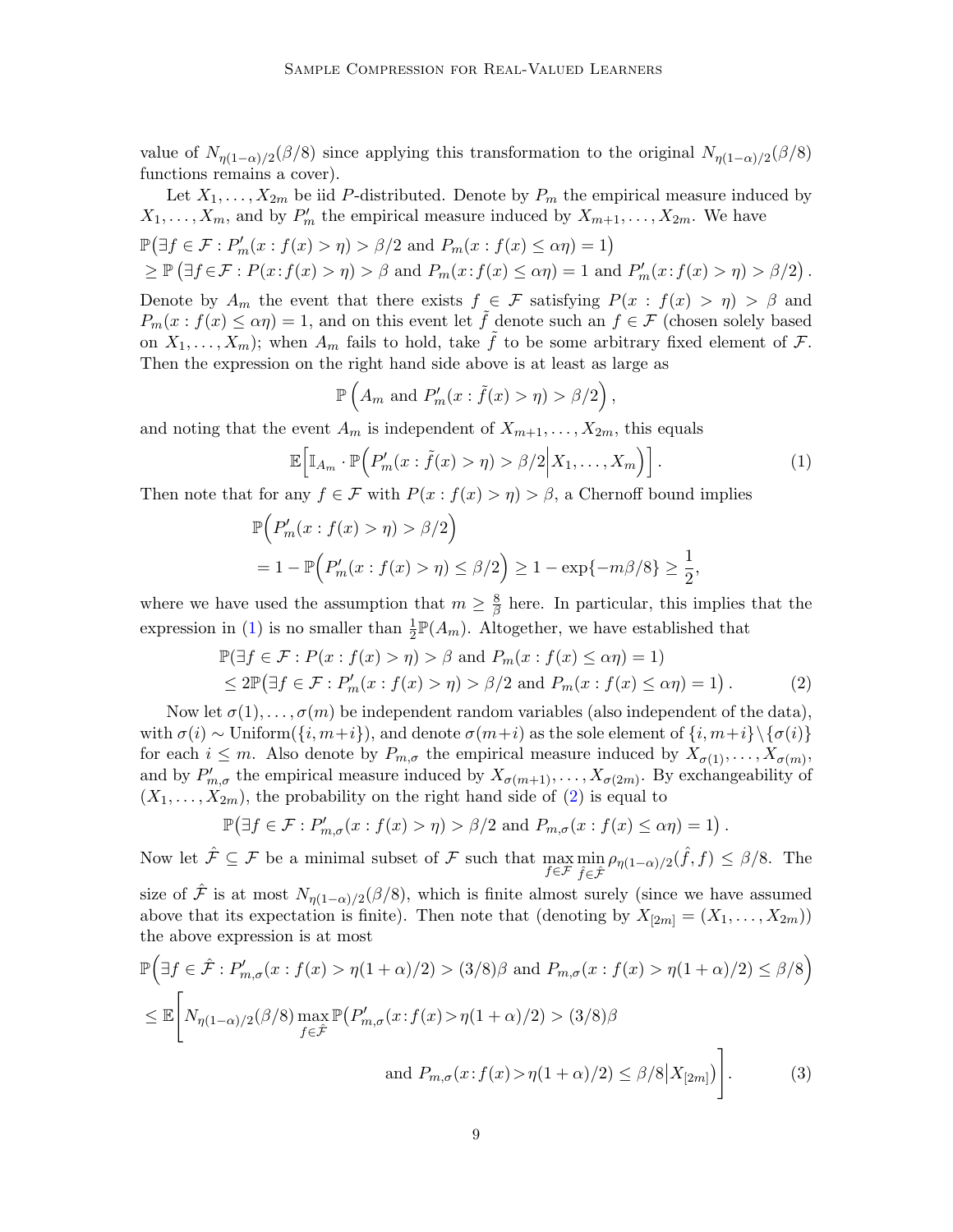Then note that for any  $f \in \mathcal{F}$ , we have almost surely

$$
\mathbb{P}(P'_{m,\sigma}(x: f(x) > \eta(1+\alpha)/2) > (3/8)\beta \text{ and } P_{m,\sigma}(x: f(x) > \eta(1+\alpha)/2) \le \beta/8|X_{[2m]})
$$
  
\n
$$
\le \mathbb{P}(P_{2m}(x: f(x) > \eta(1+\alpha)/2) > (3/16)\beta \text{ and } P_{m,\sigma}(x: f(x) > \eta(1+\alpha)/2) \le \beta/8|X_{[2m]})
$$
  
\n
$$
\le \exp\{-m\beta/96\},
$$

where the last inequality is by a Chernoff bound, which (as noted by [Hoeffding](#page-16-10) [\(1963\)](#page-16-10)) remains valid even when sampling without replacement. Together with [\(2\)](#page-8-1) and [\(3\)](#page-8-2), we have that

$$
\mathbb{P}(\exists f \in \mathcal{F} : P(x : f(x) > \eta) > \beta \text{ and } P_m(x : f(x) \le \alpha \eta) = 1)
$$
  
\$\le 2\mathbb{E}[N\_{\eta(1-\alpha)/2}(\beta/8)] e^{-m\beta/96}\$.

The following lemma is also new. Together with Theorem [7,](#page-7-0) it enables us to express the sample complexity as a simple function of the fat-shattering dimension.

<span id="page-9-1"></span>**Lemma 8** There exist universal numerical constants  $c, c' \in (0, \infty)$  such that  $\forall \eta, \beta \in (0, 1)$ ,

$$
N_{\eta}(\beta) \leq \left(\frac{2}{\eta \beta}\right)^{c d (c' \eta \beta)},
$$

where  $d(\cdot)$  is the fat-shattering dimension.

**Proof** [Mendelson and Vershynin](#page-16-11) [\(2003,](#page-16-11) Theorem 1) establishes that the  $\eta\beta$ -covering number of  $\mathcal F$  under the  $L_2(P_{2m})$  pseudo-metric is at most

<span id="page-9-0"></span>
$$
\left(\frac{2}{\eta\beta}\right)^{cd(c'\eta\beta)}\tag{4}
$$

 $\blacksquare$ 

for some universal numerical constants  $c, c' \in (0, \infty)$ . Then note that for any  $f, g \in \mathcal{F}$ , Markov's and Jensen's inequalities imply  $\rho_{\eta}(f,g) \leq \frac{1}{n}$  $\frac{1}{\eta}$ ||f – g|| $L_1(P_{2m}) \leq \frac{1}{\eta}$  $\frac{1}{\eta} \|f-g\|_{L_2(P_{2m})}.$ Thus, any  $\eta\beta$ -cover of F under  $L_2(P_{2m})$  is also a  $\beta$ -cover of F under  $\rho_\eta$ , and therefore [\(4\)](#page-9-0) is also a bound on  $N_n(\beta)$ . П

Combining the above two results yields the following theorem.

<span id="page-9-2"></span>**Theorem 9** For some universal numerical constants  $c_1, c_2, c_3 \in (0, \infty)$ , for any  $\eta, \delta, \beta \in$  $(0, 1)$  and  $\alpha \in [0, 1)$ , letting  $X_1, \ldots, X_m$  be iid P-distributed, where

$$
m = \left\lceil \frac{c_1}{\beta} \left( d(c_2 \eta \beta (1 - \alpha)) \ln \left( \frac{c_3}{\eta \beta (1 - \alpha)} \right) + \ln \left( \frac{1}{\delta} \right) \right) \right\rceil,
$$

with probability at least  $1 - \delta$ , every  $f \in \mathcal{F}$  with  $\max_{i \in [m]} |f(X_i) - f^*(X_i)| \leq \alpha \eta$  satisfies  $P(x: |f(x) - f^{*}(x)| > \eta) \leq \beta.$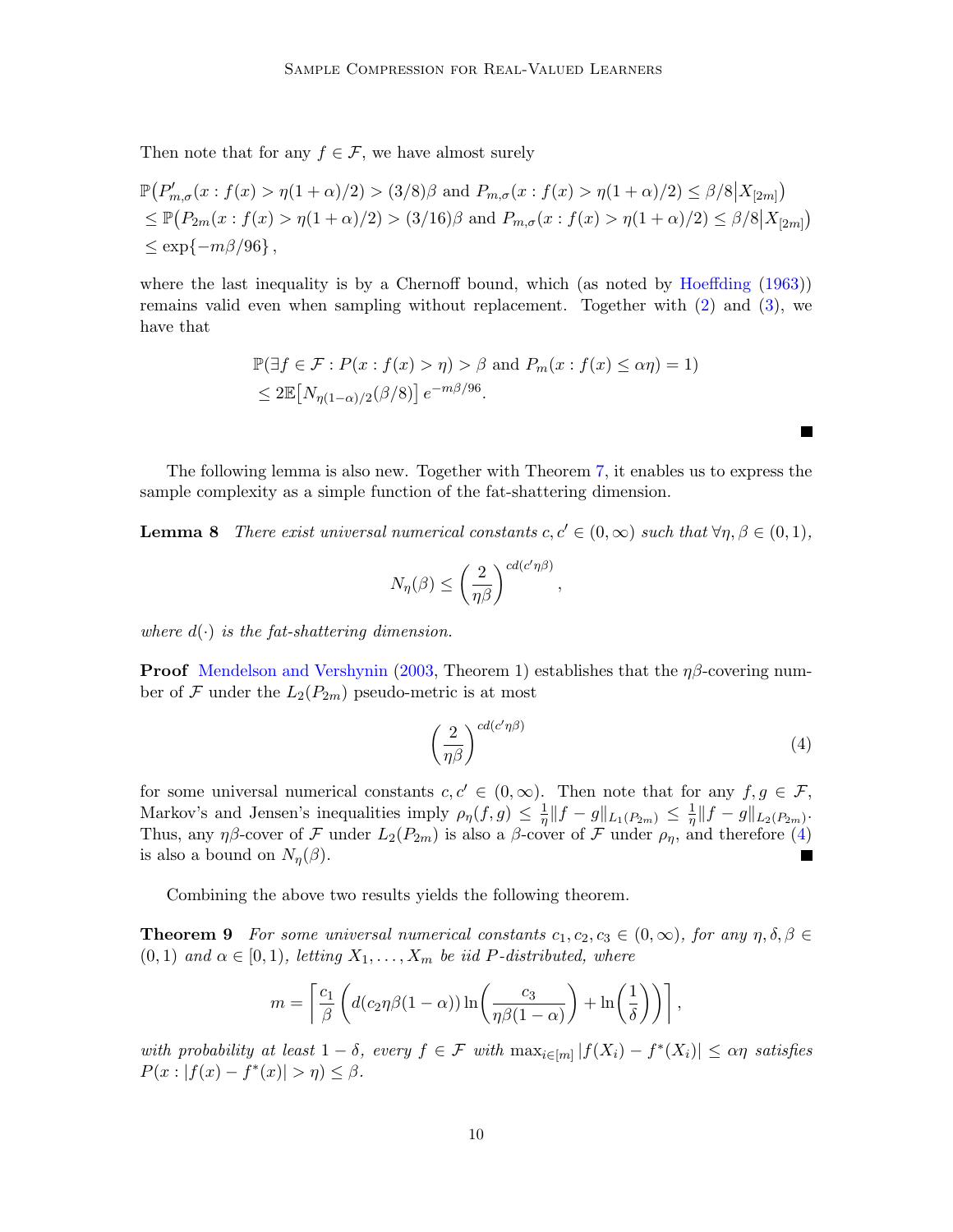Proof The result follows immediately from combining Theorem [7](#page-7-0) and Lemma [8.](#page-9-1)

In particular, Theorem [4](#page-4-0) follows immediately from this result by taking  $\beta = 1/2 - \gamma$ and  $\alpha = \gamma/2$ .

To discuss tightness of Theorem [9,](#page-9-2) we note that [Simon](#page-17-9) [\(1997\)](#page-17-9) proved a sample complexity lower bound for the same criterion of

$$
\Omega\biggl(\frac{d'(c\eta)}{\beta}+\frac{1}{\beta}\log\frac{1}{\delta}\biggr)\,,
$$

where  $d'(\cdot)$  is a quantity somewhat smaller than the fat-shattering dimension, essentially representing a fat Natarajan dimension. Thus, aside from the differences in the complexity measure (and a logarithmic factor), we establish an upper bound of a similar form to Simon's lower bound.

### 7. From Boosting to Compression

Generally, our strategy for converting the boosting algorithm MedBoost into a sample compression scheme of smaller size follows a strategy of Moran and Yehudayoff for binary classification, based on arguing that because the ensemble makes its predictions with a *margin* (corresponding to the results on *quantiles* in Corollary  $6$ ), it is possible to recover the same proximity guarantees for the predictions while using only a smaller subset of the functions from the original ensemble. Specifically, we use the following general sparsification strategy.

For  $\alpha_1, \ldots, \alpha_T \in [0,1]$  with  $\sum_{t=1}^T \alpha_t = 1$ , denote by  $\text{Cat}(\alpha_1, \ldots, \alpha_T)$  the *categorical* distribution: i.e., the discrete probability distribution on  $\{1, \ldots, T\}$  with probability mass  $\alpha_t$  on t.

 $\mathbf{Algorithm} \; \mathbf{2:} \; \texttt{Sparsify}(\{(x_i, y_i)\}_{i \in [m]}, \gamma, \eta, T, n)$ 

- 1: Run MedBoost $(\{(x_i, y_i)\}_{i \in [m]}, T, \gamma, \eta)$
- 2: Let  $h_1, \ldots, h_T$  and  $\alpha_1, \ldots, \alpha_T$  be its return values
- 3: Denote  $\alpha'_t = \alpha_t / \sum_{t'=1}^T \alpha_{t'}$  for each  $t \in [T]$
- 4: repeat
- 5: Sample  $(J_1, \ldots, J_n) \sim \text{Cat}(\alpha'_1, \ldots, \alpha'_T)^n$
- 6: Let  $F = \{h_{J_1}, \ldots, h_{J_n}\}\$
- 7: **until** max<sub>1≤*i*≤*m*</sub>  ${f f ∈ F : |f(x_i) y_i| > η}$  $| < n/2$
- 8: Return F

For any values  $a_1, \ldots, a_n$ , denote the (unweighted) median

 $Med(a_1, ..., a_n) = Median(a_1, ..., a_n; 1, ..., 1).$ 

Our intention in dicussing the above algorithm is to argue that, for a sufficiently large choice of *n*, the above procedure returns a set  $\{f_1, \ldots, f_n\}$  such that

$$
\forall i \in [m], |\text{Med}(f_1(x_i), \ldots, f_n(x_i)) - y_i| \leq \eta.
$$

We analyze this strategy separately for binary classification and real-valued functions, since the argument in the binary case is much simpler (and demonstrates more directly the connection to the original argument of Moran and Yehudayoff), and also because we arrive at a tighter result for binary functions than for real-valued functions.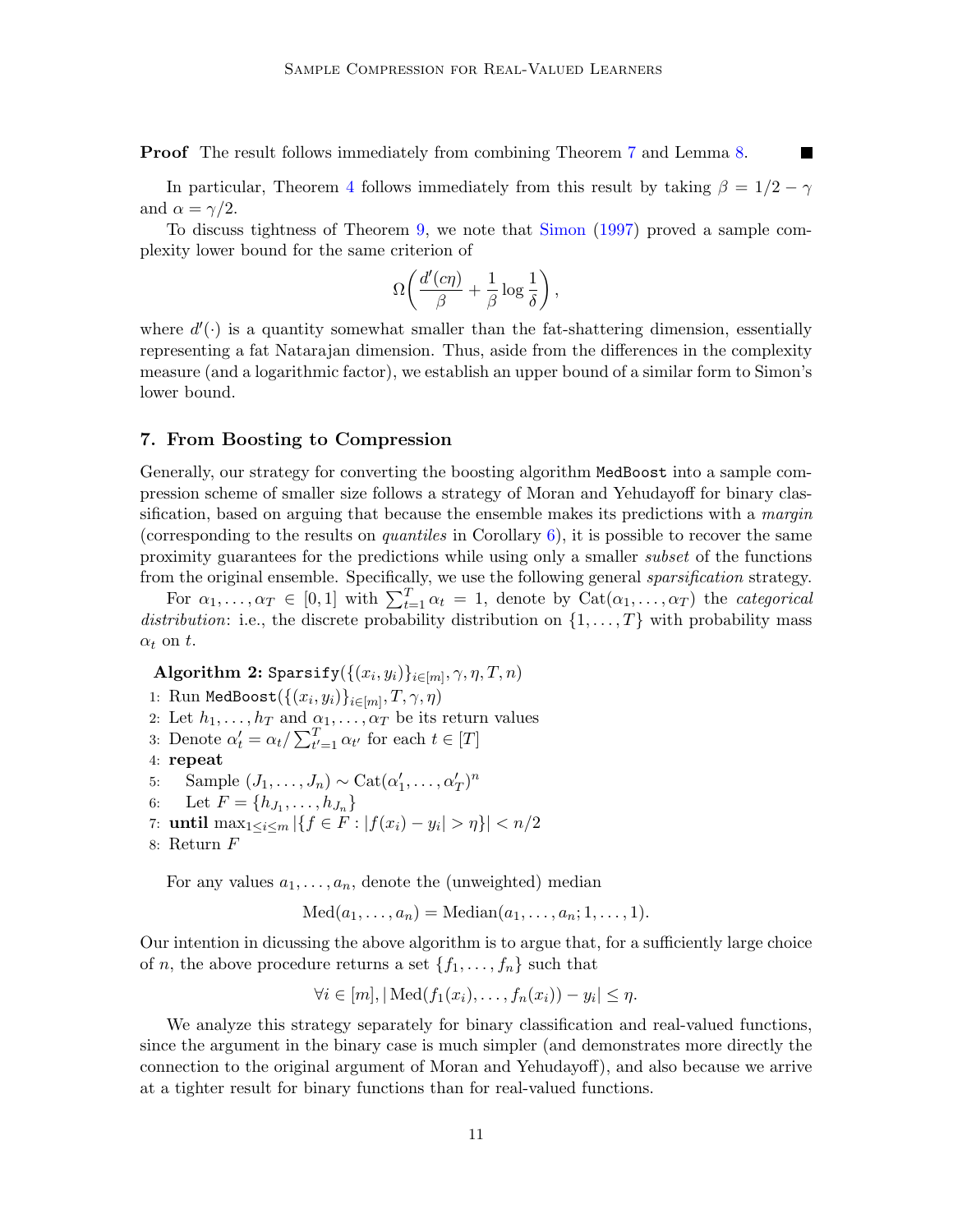#### 7.1. Binary Classification

We begin with the simple observation about binary classification (i.e., where the functions in F all map into  $\{0,1\}$ . The technique here is quite simple, and follows a similar line of reasoning to the original argument of Moran and Yehudayoff. The argument for real-valued functions below will diverge from this argument in important ways, requiring several nontrivial new techniques in the proof, though the high-level outline of the argument remains the same.

The compression function is essentially the one introduced by Moran and Yehudayoff, except applied to the classifiers produced by the above **Sparsify** procedure, rather than a set of functions selected by a minimax distribution over all classifiers produced by  $O(d)$ samples each. The weak hypotheses in MedBoost for binary classification can be obtained using samples of size  $O(d)$ . Thus, if the Sparsify procedure is successful in finding n such classifiers whose median predictions are within  $\eta$  of the target  $y_i$  values for all i, then we may encode these n classifiers as a compression set, consisting of the set of  $k = O(nd)$ samples used to train these classifiers, together with  $k \log k$  extra bits to encode the order of the samples.<sup>[2](#page-11-0)</sup> To obtain Theorem [1,](#page-2-0) it then suffices to argue that  $n = \Theta(d^*)$  is a sufficient value. The proof follows.

Proof [Proof of Theorem [1\]](#page-2-0) Recall that d<sup>\*</sup> bounds the VC dimension of the class of sets  $\{\{h_t: t \leq T, h_t(x_i) = 1\} : 1 \leq i \leq m\}$ . Thus for the iid samples  $h_{J_1}, \ldots, h_{J_n}$  obtained in Sparsify, for  $n = 64(2309 + 16d^*) > \frac{2304 + 16d^* + \log(2)}{(1/8)^2}$ , by the VC uniform convergence inequality of Vapnik and Červonenkis  $(1971)$ , with probability at least  $1/2$  we get that

$$
\max_{1 \le i \le m} \left| \left( \frac{1}{n} \sum_{j=1}^n h_{J_j}(x_i) \right) - \left( \sum_{t=1}^T \alpha'_t h_t(x_i) \right) \right| < 1/8.
$$

In particular, if we choose  $\eta = 1/2$ ,  $\gamma = 1/4$ , and  $T = \Theta(\log(m))$  appropriately, then Corol-lary [6](#page-7-1) implies that every  $Q_{\sim}^{+}$  $\frac{1}{\gamma/2}(x_i)$  and  $Q_{\gamma}$  $\bar{y}_{\gamma/2}(x_i)$  must both be equal  $y_i$  (using the fact that if two binary-valued quantities have distance strictly less than 1 then they must be equal). This implies every  $y_i = \mathbb{I}\Big[\sum_{t=1}^T \alpha_t' h_t(x_i) \geq 1/2\Big]$  and  $\Big|$  $\left|\frac{1}{2} - \sum_{t=1}^T \alpha_t' h_t(x_i)\right| \geq 1/8$  so that the above event would imply every  $y_i = \mathbb{I} \left[ \frac{1}{n} \right]$  $\frac{1}{n}\sum_{j=1}^{n} h_{J_j}(x_i) \geq 1/2$  = Med $(h_{J_1}(x_i),...,h_{J_n}(x_i)).$ Note that the Sparsify algorithm need only try this sampling  $\log_2(1/\delta)$  times to find such a set of n functions. Combined with the description above (from [Moran and Yehudayoff,](#page-17-3)  $2016$ ) of how to encode this collection of  $h_{J_i}$  functions as a sample compression set plus side information, this completes the construction of the sample compression scheme.

#### 7.2. Real-Valued Functions

Next we turn to the general case of real-valued functions (where the functions in  $\mathcal F$  may generally map into  $[0, 1]$ ). We have the following result, which says that the Sparsify procedure can reduce the ensemble of functions from one with  $T = O(\log(m)/\gamma^2)$  functions in it, down to one with a number of functions *independent of m*.

<span id="page-11-0"></span><sup>2.</sup> In fact,  $k \log n$  bits would suffice if the weak learner is permutation-invariant in its data set.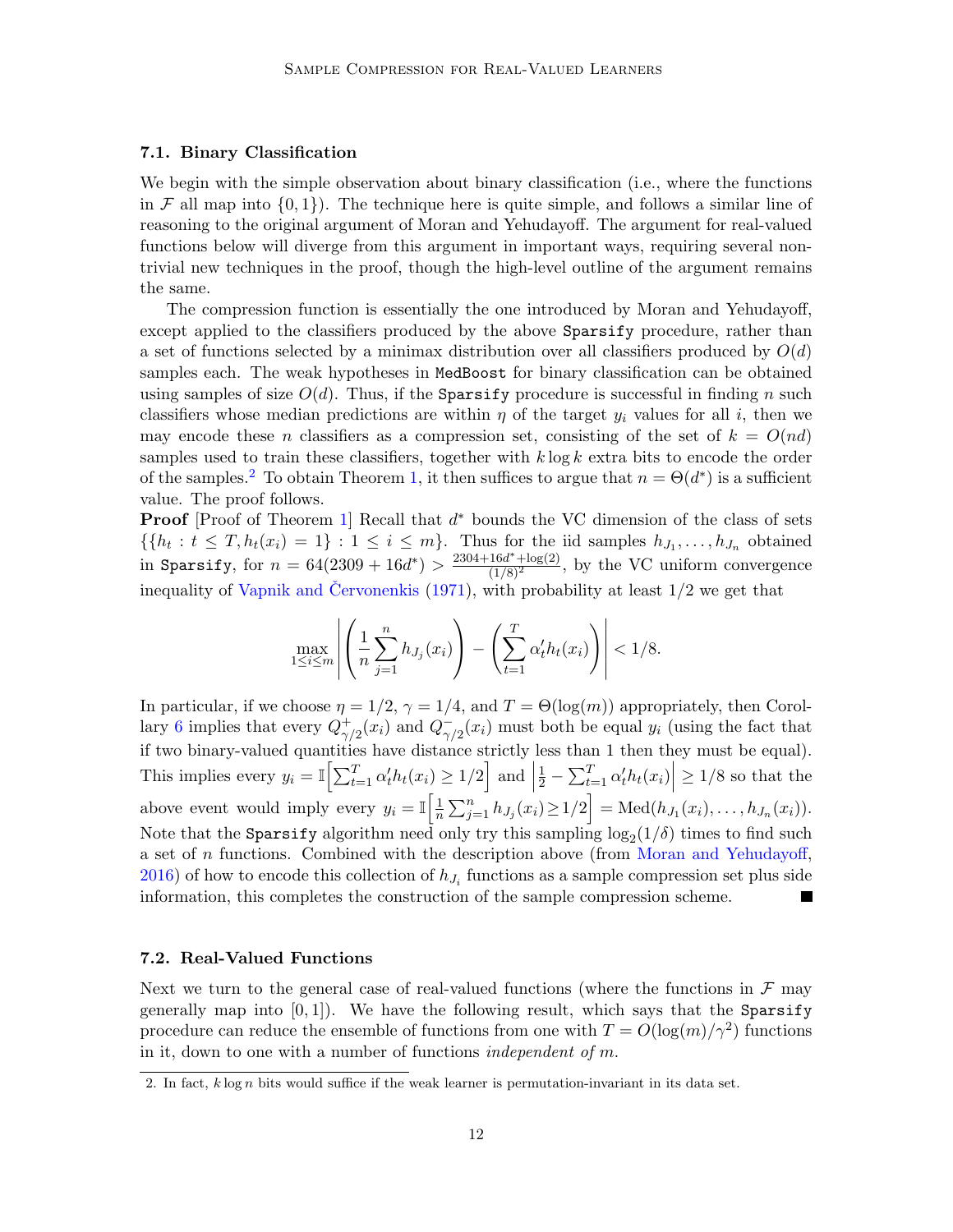Theorem 10 Choosing

$$
n = \Theta\left(\frac{1}{\gamma^2}d^*(c\eta)\log^2(d^*(c\eta)/\eta)\right)
$$

suffices for the Sparsify procedure to return  $\{f_1, \ldots, f_n\}$  with

$$
\max_{1 \le i \le m} |\text{Med}(f_1(x_i), \dots, f_n(x_i)) - y_i| \le \eta.
$$

**Proof** Recall from Corollary [6](#page-7-1) that MedBoost returns functions  $h_1, \ldots, h_T \in \mathcal{F}$  and  $\alpha_1, \ldots, \alpha_T \geq 0$  such that  $\forall i \in \{1, \ldots, m\},$ 

<span id="page-12-0"></span>
$$
\max\{|Q_{\gamma/2}^+(x_i) - y_i|, |Q_{\gamma/2}^-(x_i) - y_i|\} \le \eta/2,
$$
\n(5)

where  $\{(x_i, y_i)\}_{i=1}^m$  is the training data set.

We use this property to sparsify  $\{h_1, \ldots, h_T\}$  from  $T = O(\log(m)/\gamma^2)$  down to k elements, where k will depend on  $\eta$ ,  $\gamma$ , and the dual fat-shattering dimension of  $\mathcal F$  (actually, just of  $H = \{h_1, \ldots, h_T\} \subseteq \mathcal{F}$   $\rightarrow$  but not sample size m.

First, we define the offset class  $\overline{H} = H - f^* = \{\hbar_t = h_t - f^* : t \in [T]\}.$  By appropriately choosing the offset  $r \in \mathbb{R}^m$ , we see that  $\bar{H}$  has the same fat-shattering dimension at all scales as  $H$ .

Letting  $\alpha'_j = \alpha_j / \sum_{t=1}^T \alpha_t$  for each  $j \leq T$ , we will sample k hypotheses  $\left\{ \tilde{h}_1, \ldots, \tilde{h}_k \right\} =$ :  $\tilde{H} \subseteq H$  with each  $\tilde{h}_i = h_{J_i}$ , where  $(J_1, \ldots, J_k) \sim \text{Cat}(\alpha_1', \ldots, \alpha_T')^k$  as in Sparsify. Each  $\tilde{h}_i$ will have a corresponding  $\hbar_i = \tilde{h}_i - f *$ . Define the functions  $\hat{h}(x) = \text{Med}(\tilde{h}_1(x), \dots, \tilde{h}_k(x))$ and  $\hat{h}(x) = \text{Med}(h_1(x), \ldots, h_k(x)).$  We claim that for any fixed  $i \in [m]$ , with high probability

<span id="page-12-1"></span>
$$
|\hat{h}(x_i) - f^*(x_i)| = |\hbar(x_i)| \le \eta/2.
$$
\n(6)

Indeed, since for all  $\xi \in \mathbb{R}^m$  and  $a \in \mathbb{R}$ , we have  $\text{Med}(\xi) + a = \text{Med}(\xi + a)$ , it follows that  $(5)$  may be rewritten as

$$
\max\{|Q^+_{\gamma}(\hbar_1(x),\ldots,\hbar_T(x);\alpha_1,\ldots,\alpha_T)|\,|\,|Q^-_{\gamma}(\hbar_1(x),\ldots,\hbar_T(x);\alpha_1,\ldots,\alpha_T)|\}\leq \eta/2.\tag{7}
$$

Partition the indices  $[T]$  into the disjoint sets

$$
L(x) = \left\{ j \in [T] : \hbar_j(x) < Q_\gamma^-(\hbar_1(x), \dots, \hbar_T(x); \alpha_1, \dots, \alpha_T) \right\},
$$
\n
$$
M(x) = \left\{ j \in [T] : Q_\gamma^-(\hbar_1(x), \dots, \hbar_T(x); \alpha_1, \dots, \alpha_T) \le \hbar_j(x) \le Q_\gamma^+(\hbar_1(x), \dots, \hbar_T(x); \alpha_1, \dots, \alpha_T) \right\},
$$
\n
$$
R(x) = \left\{ j \in [T] : \hbar_j(x) > Q_\gamma^+(\hbar_1(x), \dots, \hbar_T(x); \alpha_1, \dots, \alpha_T) \right\}.
$$

Then the only way [\(6\)](#page-12-1) can fail is if half or more indices  $J_1, \ldots, J_k$  sampled fall into  $R(x_i)$ — or if half or more fall into  $L(x_i)$ . Since the sampling distribution puts mass less than  $1/2-\gamma$  on each of  $R(x_i)$  and  $L(x_i)$ , Chernoff's bound puts an upper estimate of  $\exp(-2k\gamma^2)$ on either event. Hence,

$$
\mathbb{P}\left(|\hat{h}(x_i) - f^*(x_i)| > \eta/2\right) = \mathbb{P}\left(|\hat{h}(x_i)| > \eta/2\right) \le 2\exp(-2k\gamma^2). \tag{8}
$$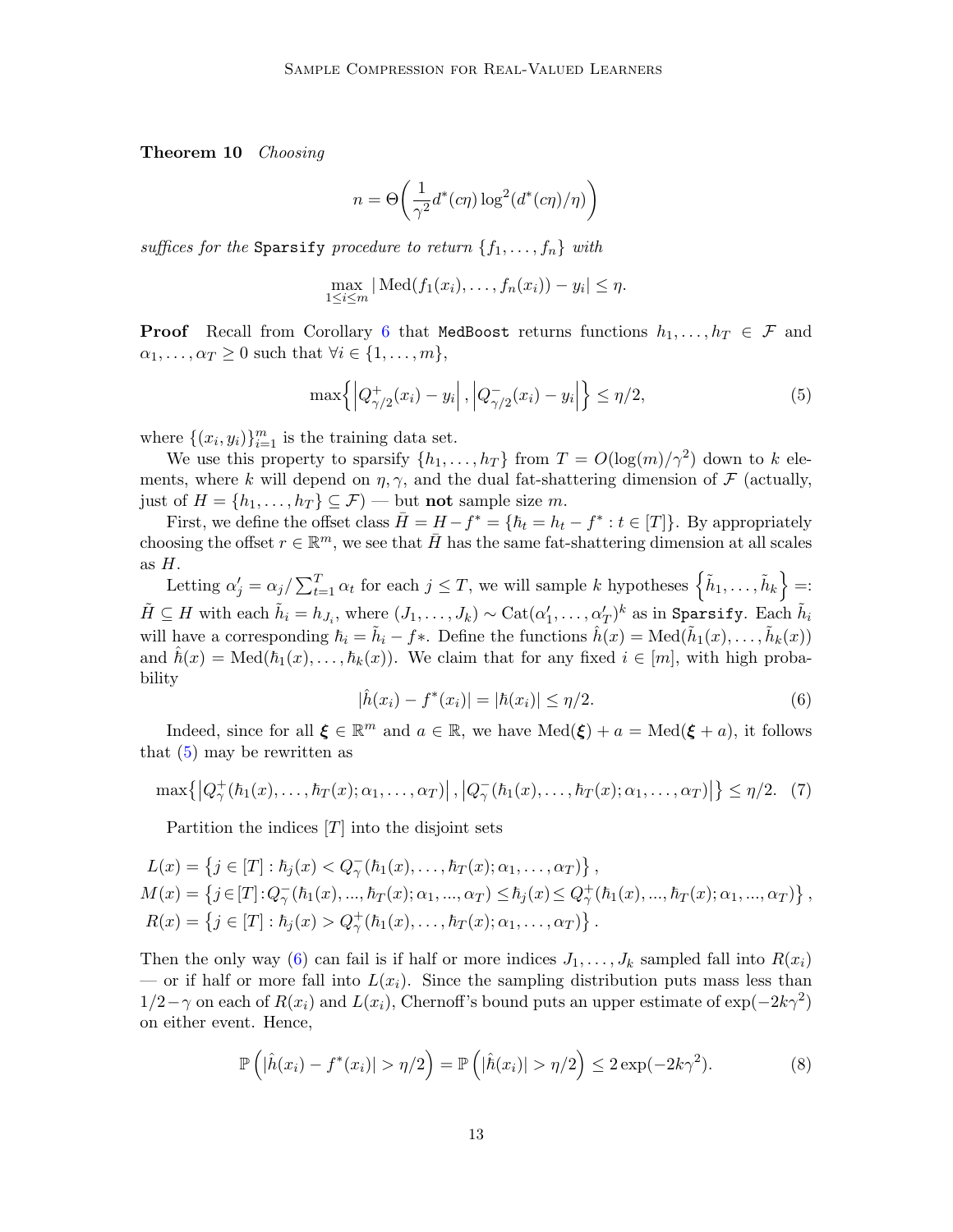Next, our goal is to ensure that with high probability, [\(6\)](#page-12-1) holds simultaneously for all  $i \in [m]$ . Define the map  $\xi : [m] \to \mathbb{R}^k$  by  $\xi(i) = (\hbar_1(x_i), \ldots, \hbar_k(x_i))$ . Let  $G \subseteq [m]$  be a minimal subset of  $[m]$  such that

$$
\max_{i\in[m]}\min_{j\in G}\|\boldsymbol{\xi}(i)-\boldsymbol{\xi}(j)\|_{\infty}\leq \eta/2.
$$

This is just a minimal  $\ell_{\infty}$  covering of [m]. Then

$$
\mathbb{P}(\exists i \in [m] : |\text{Med}(\xi(i))| > \eta) \le
$$
  

$$
\sum_{j \in G} \mathbb{P}(\exists i : |\text{Med}(\xi(i))| > \eta, \|\xi(i) - \xi(j)\|_{\infty} \le \eta/2) \le
$$
  

$$
\sum_{j \in G} \mathbb{P}(|\text{Med}(\xi(j))| > \eta/2) \le 2N_{\infty}([m], \eta/2) \exp(-2k\gamma^2),
$$

where  $N_{\infty}([m], \eta/2)$  is the  $\eta/2$ -covering number (under  $\ell_{\infty}$ ) of [m], and we used the fact that

$$
|\operatorname{Med}(\xi(i)) - \operatorname{Med}(\xi(j))| \le ||\xi(i) - \xi(j)||_{\infty}.
$$

Finally, to bound  $N_\infty([m], \eta/2)$ , note that  $\xi$  embeds  $[m]$  into the dual class  $\mathcal{F}^*$ . Thus, we may apply the bound in [\(Rudelson and Vershynin,](#page-17-11) [2006,](#page-17-11) Display (1.4)):

$$
\log N_{\infty}([m], \eta/2) \leq C d^*(c\eta) \log^2(k/\eta),
$$

where C, c are universal constants and  $d^*(\cdot)$  is the dual fat-shattering dimension of F. It now only remains to choose a k that makes  $\exp(Cd^*(c\eta)\log^2(k/\eta) - 2k\gamma^2)$  as small as desired. ┓

To establish Theorem [2,](#page-3-0) we use the weak learner from above, with the booster MedBoost from Kégl, and then apply the Sparsify procedure. Combining the corresponding theorems, together with the same technique for converting to a compression scheme discussed above for classification (i.e., encoding the functions with the set of training examples they were obtained from, plus extra bits to record the order and which examples which weak hypothesis was obtained by training on), this immediately yields the result claimed in Theorem [2,](#page-3-0) which represents our main new result for sample compression of general families of real-valued functions.

#### Acknowledgments

This research was supported by the Lynn and William Frankel Center for Computer Science at Ben-Gurion University and by the Israel Science Foundation. We thank Shay Moran and Roi Livni for insightful conversations.

#### References

<span id="page-13-0"></span>Noga Alon, Shai Ben-David, Nicol`o Cesa-Bianchi, and David Haussler. Scale-sensitive dimensions, uniform convergence, and learnability. Journal of the ACM, 44(4):615–631, 1997. URL <citeseer.ist.psu.edu/alon97scalesensitive.html>.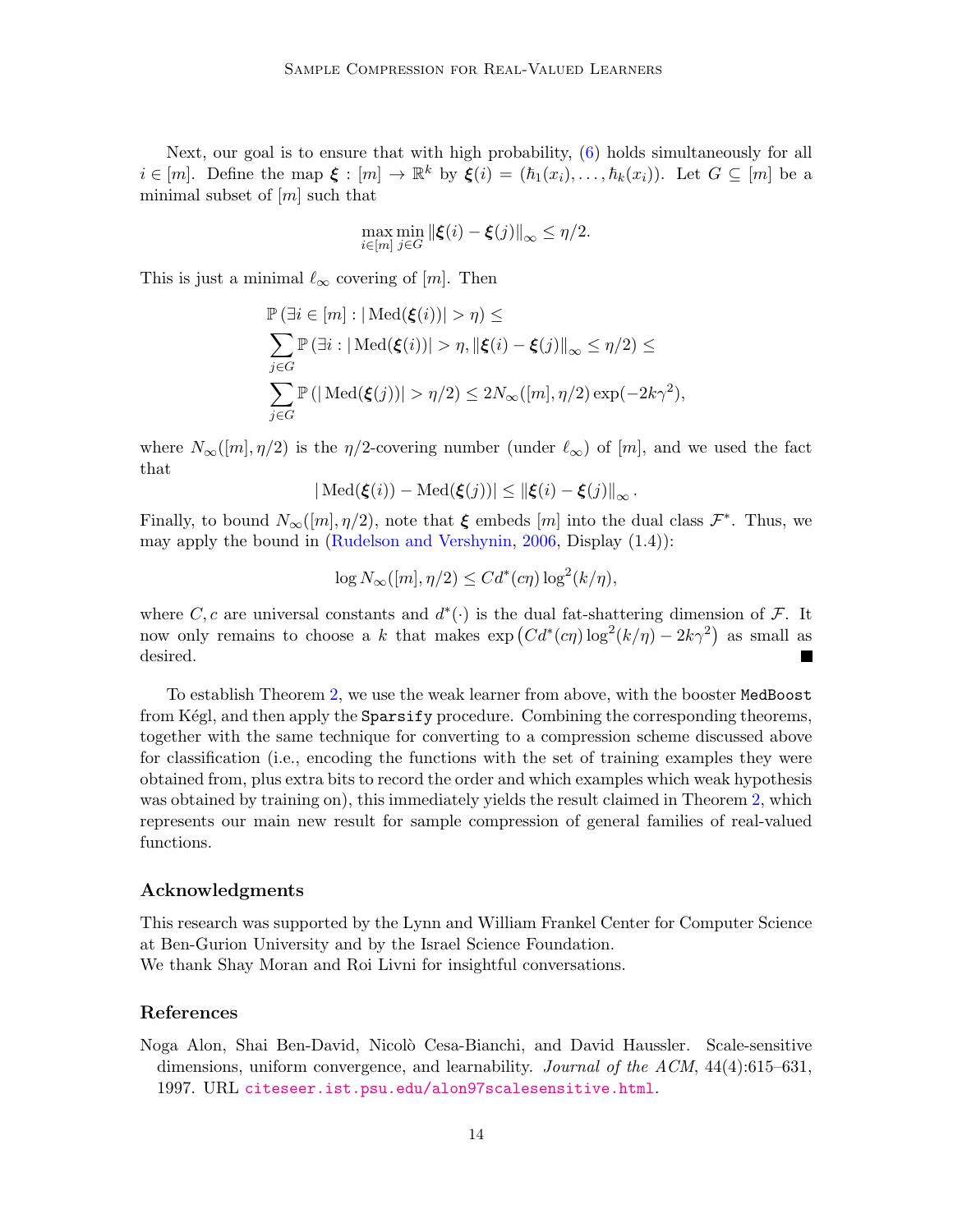- <span id="page-14-12"></span>Martin Anthony and Peter L. Bartlett. Neural Network Learning: Theoretical Foundations. Cambridge University Press, Cambridge, 1999. ISBN 0-521-57353-X. doi: 10.1017/ CBO9780511624216. URL <http://dx.doi.org/10.1017/CBO9780511624216>.
- <span id="page-14-10"></span>Martin Anthony, Peter L. Bartlett, Yuval Ishai, and John Shawe-Taylor. Valid generalisation from approximate interpolation. Combinatorics, Probability & Computing, 5: 191–214, 1996. doi: 10.1017/S096354830000198X. URL [https://doi.org/10.1017/](https://doi.org/10.1017/S096354830000198X) [S096354830000198X](https://doi.org/10.1017/S096354830000198X).
- <span id="page-14-2"></span>Patrice Assouad. Densité et dimension. Ann. Inst. Fourier (Grenoble), 33(3):233–282, 1983. ISSN 0373-0956. URL [http://www.numdam.org/item?id=AIF\\_1983\\_\\_33\\_3\\_233\\_0](http://www.numdam.org/item?id=AIF_1983__33_3_233_0).
- <span id="page-14-8"></span>Ran Avnimelech and Nathan Intrator. Boosting regression estimators. Neural computation, 11(2):499–520, 1999.
- <span id="page-14-0"></span>Shai Ben-David and Ami Litman. Combinatorial variability of vapnik-chervonenkis classes with applications to sample compression schemes. Discrete Applied Mathematics,  $86(1)$ : 3–25, 1998.
- <span id="page-14-6"></span>Alberto Bertoni, Paola Campadelli, and M Parodi. A boosting algorithm for regression. In International Conference on Artificial Neural Networks, pages 343–348. Springer, 1997.
- <span id="page-14-4"></span>Anselm Blumer, Andrzej Ehrenfeucht, David Haussler, and Manfred K. Warmuth. Learnability and the Vapnik-Chervonenkis dimension. J. Assoc. Comput. Mach., 36(4):929– 965, 1989. ISSN 0004-5411.
- <span id="page-14-1"></span>Artem Chernikov and Pierre Simon. Externally definable sets and dependent pairs. Israel J. Math., 194(1):409–425, 2013. ISSN 0021-2172. URL [https://doi.org/10.1007/](https://doi.org/10.1007/s11856-012-0061-9) [s11856-012-0061-9](https://doi.org/10.1007/s11856-012-0061-9).
- <span id="page-14-11"></span>Ofir David, Shay Moran, and Amir Yehudayoff. Supervised learning through the lens of compression. In Advances in Neural Information Processing Systems, pages 2784–2792, 2016.
- <span id="page-14-5"></span>Luc Devroye, László Györfi, and Gábor Lugosi. A probabilistic theory of pattern recognition, volume 31 of Applications of Mathematics (New York). Springer-Verlag, New York, 1996. ISBN 0-387-94618-7.
- <span id="page-14-7"></span>Harris Drucker. Improving regressors using boosting techniques. In Proceedings of the Fourteenth International Conference on Machine Learning, ICML '97, pages 107–115, San Francisco, CA, USA, 1997. Morgan Kaufmann Publishers Inc. ISBN 1-55860-486-3. URL <http://dl.acm.org/citation.cfm?id=645526.657132>.
- <span id="page-14-3"></span>Richard M. Dudley. A course on empirical processes. In Ecole d'été de probabilités de Saint-Flour, XII—1982, volume 1097 of Lecture Notes in Math., pages  $1-142$ . Springer, Berlin, 1984.
- <span id="page-14-9"></span>Nigel Duffy and David Helmbold. Boosting methods for regression. *Machine Learning*, 47: 153–200, 2002. ISSN 0885-6125.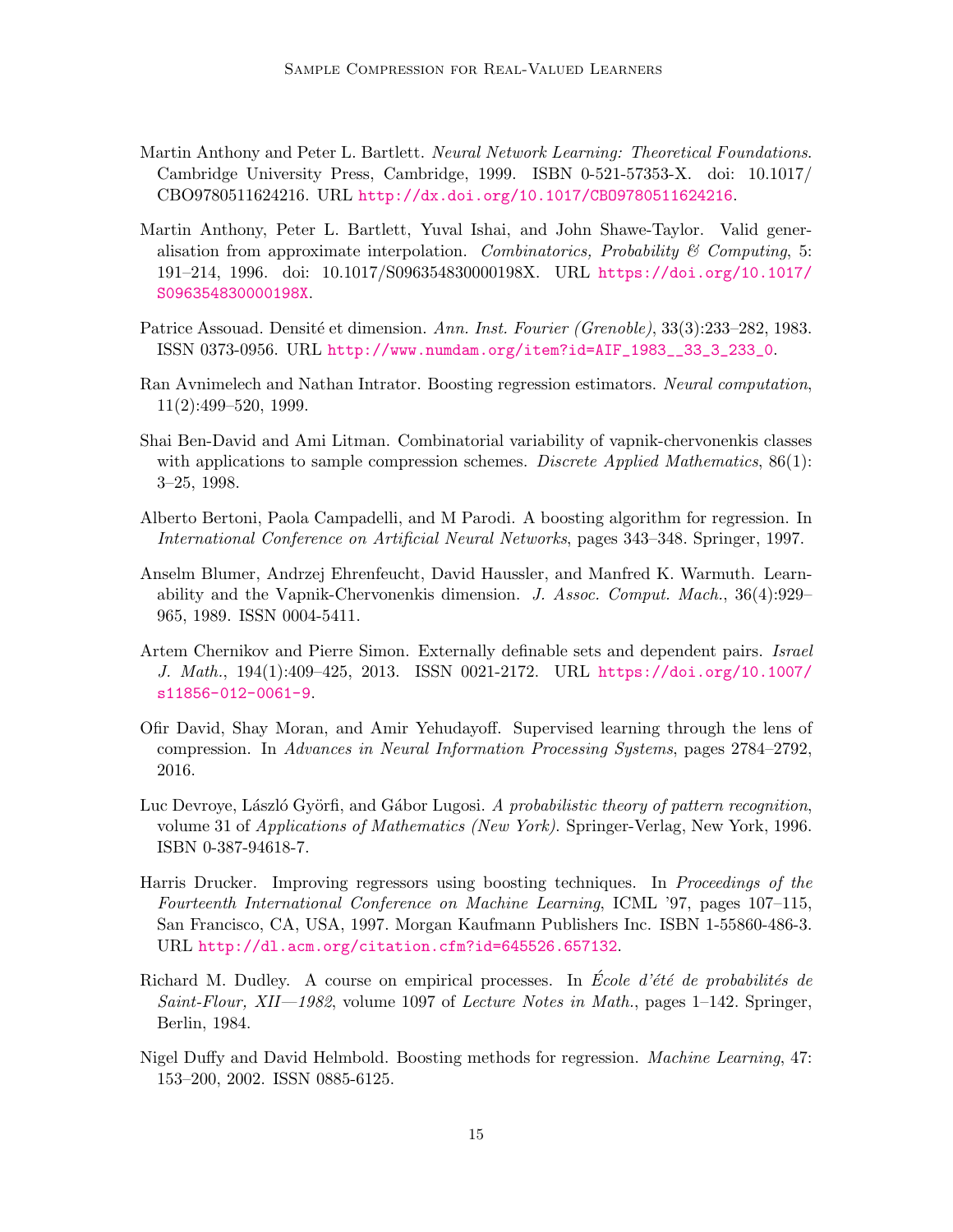- <span id="page-15-10"></span>Mary Flahive and Bella Bose. Balancing cyclic r-ary gray codes. the electronic journal of combinatorics, 14(1):R31, 2007.
- <span id="page-15-0"></span>Sally Floyd. Space-bounded learning and the vapnik-chervonenkis dimension. In Proceedings of the second annual workshop on Computational learning theory, pages 349–364. Morgan Kaufmann Publishers Inc., 1989.
- <span id="page-15-1"></span>Sally Floyd and Manfred K. Warmuth. Sample compression, learnability, and the Vapnik-Chervonenkis dimension. Machine Learning, 21(3):269–304, 1995.
- <span id="page-15-2"></span>Yoav Freund and Robert E Schapire. Game theory, on-line prediction and boosting. In Proceedings of the ninth annual conference on Computational learning theory, pages 325– 332. ACM, 1996.
- <span id="page-15-6"></span>Yoav Freund and Robert E. Schapire. A decision-theoretic generalization of on-line learning and an application to boosting. J. Comput. Syst. Sci.,  $55(1):119-139$ , 1997. ISSN 0022-0000. doi: http://dx.doi.org/10.1006/jcss.1997.1504.
- <span id="page-15-3"></span>Yoav Freund and Robert E. Schapire. Adaptive game playing using multiplicative weights. Games Econom. Behav., 29(1-2):79–103, 1999. ISSN 0899-8256. URL [https://doi.org/](https://doi.org/10.1006/game.1999.0738) [10.1006/game.1999.0738](https://doi.org/10.1006/game.1999.0738). Learning in games: a symposium in honor of David Blackwell.
- <span id="page-15-7"></span>Jerome H. Friedman. Greedy function approximation: a gradient boosting machine. Ann. Statist., 29(5):1189–1232, 2001. ISSN 0090-5364. URL [https://doi.org/10.1214/aos/](https://doi.org/10.1214/aos/1013203451) [1013203451](https://doi.org/10.1214/aos/1013203451).
- <span id="page-15-5"></span>Lee-Ad Gottlieb, Aryeh Kontorovich, and Pinhas Nisnevitch. Near-optimal sample compression for nearest neighbors. In Advances in Neural Information Processing Systems, pages 370–378, 2014.
- <span id="page-15-12"></span>Lee-Ad Gottlieb, Aryeh Kontorovich, and Robert Krauthgamer. Efficient regression in metric spaces via approximate lipschitz extension. IEEE Trans. Information Theory, 63(8):4838–4849, 2017a. doi: 10.1109/TIT.2017.2713820. URL [https://doi.org/10.](https://doi.org/10.1109/TIT.2017.2713820) [1109/TIT.2017.2713820](https://doi.org/10.1109/TIT.2017.2713820).
- <span id="page-15-11"></span>Lee-Ad Gottlieb, Aryeh Kontorovich, and Robert Krauthgamer. Efficient regression in metric spaces via approximate lipschitz extension. IEEE Transactions on Information Theory, 63(8):4838–4849, Aug 2017b. ISSN 0018-9448. doi: 10.1109/TIT.2017.2713820.
- <span id="page-15-4"></span>Thore Graepel, Ralf Herbrich, and John Shawe-Taylor. PAC-bayesian compression bounds on the prediction error of learning algorithms for classification. Machine Learning, 59  $(1-2):55-76, 2005.$
- <span id="page-15-8"></span>S. Hanneke, A. Kontorovich, and M. Sadigurschi. Agnostic sample compression for linear regression. In Submission, 2018. URL [http://www.stevehanneke.com/docs/2018/](http://www.stevehanneke.com/docs/2018/HKS-linear.pdf) [HKS-linear.pdf](http://www.stevehanneke.com/docs/2018/HKS-linear.pdf).
- <span id="page-15-9"></span>David Haussler. Decision theoretic generalizations of the PAC model for neural net and other learning applications. Inf. Comput., 100(1):78–150, 1992. doi: 10.1016/0890-5401(92) 90010-D. URL [http://dx.doi.org/10.1016/0890-5401\(92\)90010-D](http://dx.doi.org/10.1016/0890-5401(92)90010-D).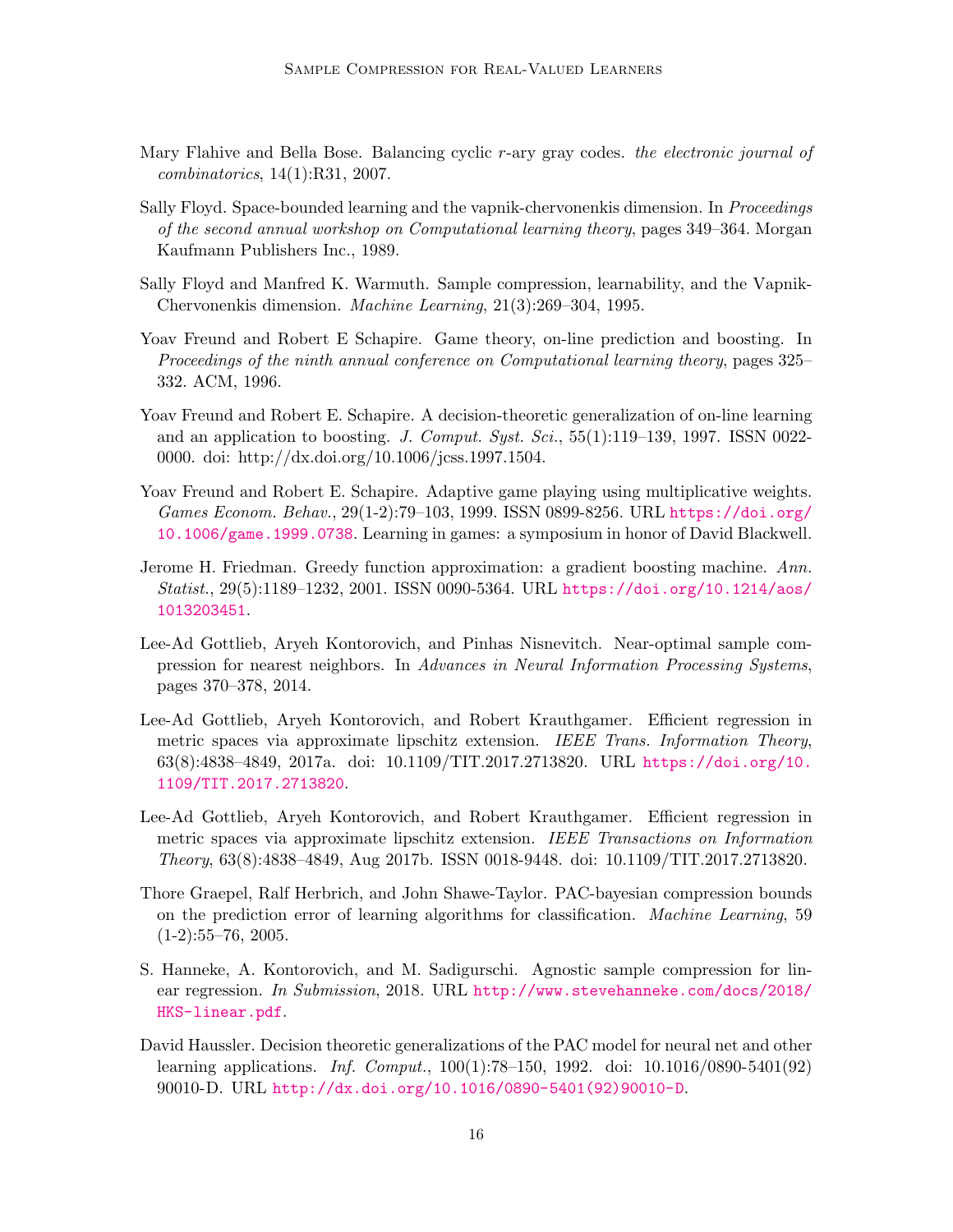- <span id="page-16-4"></span>David Haussler, Michael Kearns, Nick Littlestone, and Manfred K Warmuth. Equivalence of models for polynomial learnability. Information and Computation, 95(2):129–161, 1991.
- <span id="page-16-1"></span>David Helmbold, Robert Sloan, and Manfred K Warmuth. Learning integer lattices. SIAM Journal on Computing, 21(2):240–266, 1992.
- <span id="page-16-10"></span>Wassily Hoeffding. Probability inequalities for sums of bounded random variables. American Statistical Association Journal, 58:13–30, 1963.
- <span id="page-16-5"></span>Daniel M. Kane, Roi Livni, Shay Moran, and Amir Yehudayoff. On communication complexity of classification problems. CoRR, abs/1711.05893, 2017. URL [http://arxiv.](http://arxiv.org/abs/1711.05893) [org/abs/1711.05893](http://arxiv.org/abs/1711.05893).
- <span id="page-16-6"></span>Grigoris Karakoulas and John Shawe-Taylor. Towards a strategy for boosting regressors. In Alexander J. Smola, Peter L. Bartlett, and Schölkopf, editors, Advances in Large Margin Classifiers, Advances in Neural Information Processing Systems, pages 43–54. MIT Press, Cambridge, MA, USA, 2000. ISBN 0-262-19448-1.
- <span id="page-16-7"></span>Balázs Kégl. Robust regression by boosting the median. In Learning Theory and Kernel Machines, pages 258–272. Springer, 2003.
- <span id="page-16-2"></span>Dima Kuzmin and Manfred K. Warmuth. Unlabeled compression schemes for maximum classes. Journal of Machine Learning Research, 8:2047–2081, 2007. URL [http://dl.](http://dl.acm.org/citation.cfm?id=1314566) [acm.org/citation.cfm?id=1314566](http://dl.acm.org/citation.cfm?id=1314566).
- <span id="page-16-0"></span>Nick Littlestone and Manfred K. Warmuth. Relating data compression and learnability. Technical report, Department of Computer and Information Sciences, Santa Cruz, CA, Ju, 1986.
- <span id="page-16-3"></span>Roi Livni and Pierre Simon. Honest compressions and their application to compression schemes. In Conference on Learning Theory, pages 77–92, 2013.
- <span id="page-16-12"></span>Philip M. Long. Efficient algorithms for learning functions with bounded variation. Inf.  $Comput., 188(1):99-115, 2004. \text{ doi: } 10.1016/S0890-5401(03)00164-0. \text{ URL https://doi.}$  $Comput., 188(1):99-115, 2004. \text{ doi: } 10.1016/S0890-5401(03)00164-0. \text{ URL https://doi.}$  $Comput., 188(1):99-115, 2004. \text{ doi: } 10.1016/S0890-5401(03)00164-0. \text{ URL https://doi.}$ [org/10.1016/S0890-5401\(03\)00164-0](https://doi.org/10.1016/S0890-5401(03)00164-0).
- <span id="page-16-9"></span>Shie Mannor and Ron Meir. On the existence of linear weak learners and applications to boosting. Machine Learning, 48(1-3):219–251, 2002. doi: 10.1023/A:1013959922467. URL <https://doi.org/10.1023/A:1013959922467>.
- <span id="page-16-8"></span>Llew Mason, Jonathan Baxter, Peter Bartlett, and Marcus Frean. Boosting algorithms as gradient descent. In Proceedings of the 12th International Conference on Neural Information Processing Systems, NIPS'99, pages 512–518, Cambridge, MA, USA, 1999. MIT Press. URL <http://dl.acm.org/citation.cfm?id=3009657.3009730>.
- <span id="page-16-11"></span>S. Mendelson and R. Vershynin. Entropy and the combinatorial dimension. Invent. Math., 152(1):37–55, 2003. ISSN 0020-9910. doi: 10.1007/s00222-002-0266-3. URL [http://dx.](http://dx.doi.org/10.1007/s00222-002-0266-3) [doi.org/10.1007/s00222-002-0266-3](http://dx.doi.org/10.1007/s00222-002-0266-3).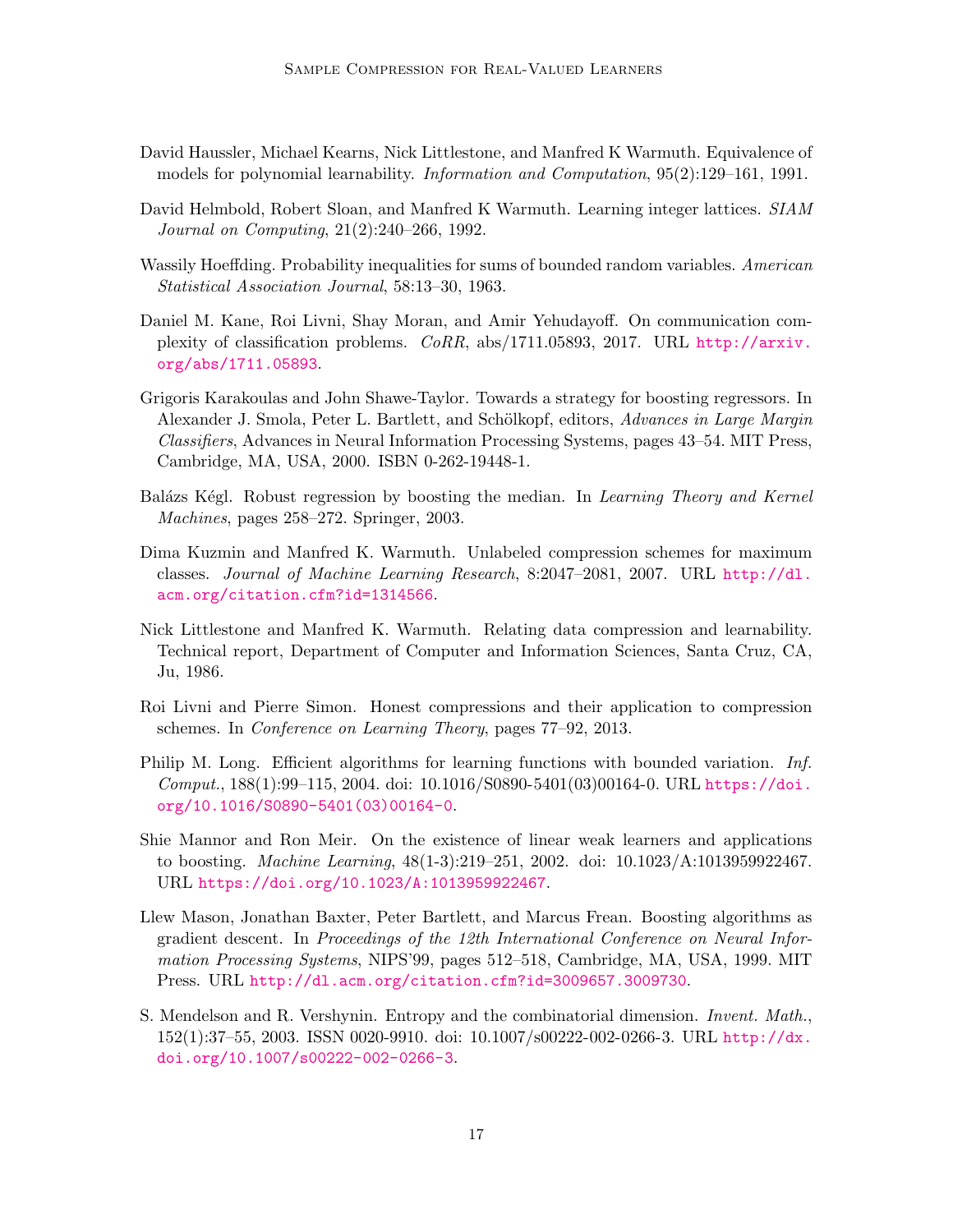- <span id="page-17-8"></span>João Mendes-Moreira, Carlos Soares, Alípio Mário Jorge, and Jorge Freire De Sousa. Ensemble approaches for regression: A survey. ACM Comput. Surv., 45(1):10:1–10:40, December 2012. ISSN 0360-0300. doi: 10.1145/2379776.2379786. URL [http://doi.acm.](http://doi.acm.org/10.1145/2379776.2379786) [org/10.1145/2379776.2379786](http://doi.acm.org/10.1145/2379776.2379786).
- <span id="page-17-3"></span>Shay Moran and Amir Yehudayoff. Sample compression schemes for VC classes. J. ACM, 63(3):21:1–21:10, 2016. doi: 10.1145/2890490. URL [http://doi.acm.org/10.1145/](http://doi.acm.org/10.1145/2890490) [2890490](http://doi.acm.org/10.1145/2890490).
- <span id="page-17-2"></span>Shay Moran, Amir Shpilka, Avi Wigderson, and Amir Yehudayoff. Teaching and compressing for low vc-dimension. In A Journey Through Discrete Mathematics, pages 633–656. Springer, 2017.
- <span id="page-17-7"></span>Richard Nock and Frank Nielsen. A real generalization of discrete adaboost. Artificial Intelligence,  $171(1):25 - 41$ ,  $2007$ . ISSN 0004-3702. doi: https://doi.org/10. 1016/j.artint.2006.10.014. URL [http://www.sciencedirect.com/science/article/](http://www.sciencedirect.com/science/article/pii/S0004370206001111) [pii/S0004370206001111](http://www.sciencedirect.com/science/article/pii/S0004370206001111).
- <span id="page-17-6"></span>Leonard Pitt and Leslie G Valiant. Computational limitations on learning from examples. Journal of the ACM (JACM), 35(4):965–984, 1988.
- <span id="page-17-5"></span>David Pollard. Convergence of Stochastic Processes. Springer-Verlag, 1984.
- <span id="page-17-1"></span>Benjamin I. P. Rubinstein and J. Hyam Rubinstein. A geometric approach to sample compression. Journal of Machine Learning Research, 13:1221–1261, 2012. URL [http:](http://dl.acm.org/citation.cfm?id=2343686) [//dl.acm.org/citation.cfm?id=2343686](http://dl.acm.org/citation.cfm?id=2343686).
- <span id="page-17-0"></span>Benjamin I. P. Rubinstein, Peter L. Bartlett, and J. Hyam Rubinstein. Shifting: Oneinclusion mistake bounds and sample compression. J. Comput. Syst. Sci., 75(1):37–59, 2009. doi: 10.1016/j.jcss.2008.07.005. URL [https://doi.org/10.1016/j.jcss.2008.](https://doi.org/10.1016/j.jcss.2008.07.005) [07.005](https://doi.org/10.1016/j.jcss.2008.07.005).
- <span id="page-17-11"></span>M. Rudelson and R. Vershynin. Combinatorics of random processes and sections of convex bodies. Ann. of Math. (2), 164(2):603–648, 2006. ISSN 0003-486X. URL [https://doi.](https://doi.org/10.4007/annals.2006.164.603) [org/10.4007/annals.2006.164.603](https://doi.org/10.4007/annals.2006.164.603).
- <span id="page-17-4"></span>Robert E. Schapire and Yoav Freund. Boosting. Adaptive Computation and Machine Learning. MIT Press, Cambridge, MA, 2012. ISBN 978-0-262-01718-3. Foundations and algorithms.
- <span id="page-17-10"></span>Robert E. Schapire, Yoav Freund, Peter Bartlett, and Wee Sun Lee. Boosting the margin: a new explanation for the effectiveness of voting methods. Ann. Statist., 26(5):1651–1686, 1998. ISSN 0090-5364. doi: 10.1214/aos/1024691352. URL [http://dx.doi.org/10.](http://dx.doi.org/10.1214/aos/1024691352) [1214/aos/1024691352](http://dx.doi.org/10.1214/aos/1024691352).
- <span id="page-17-9"></span>Hans Ulrich Simon. Bounds on the number of examples needed for learning functions. SIAM J. Comput., 26(3):751–763, 1997. doi: 10.1137/S0097539793259185. URL [https:](https://doi.org/10.1137/S0097539793259185) [//doi.org/10.1137/S0097539793259185](https://doi.org/10.1137/S0097539793259185).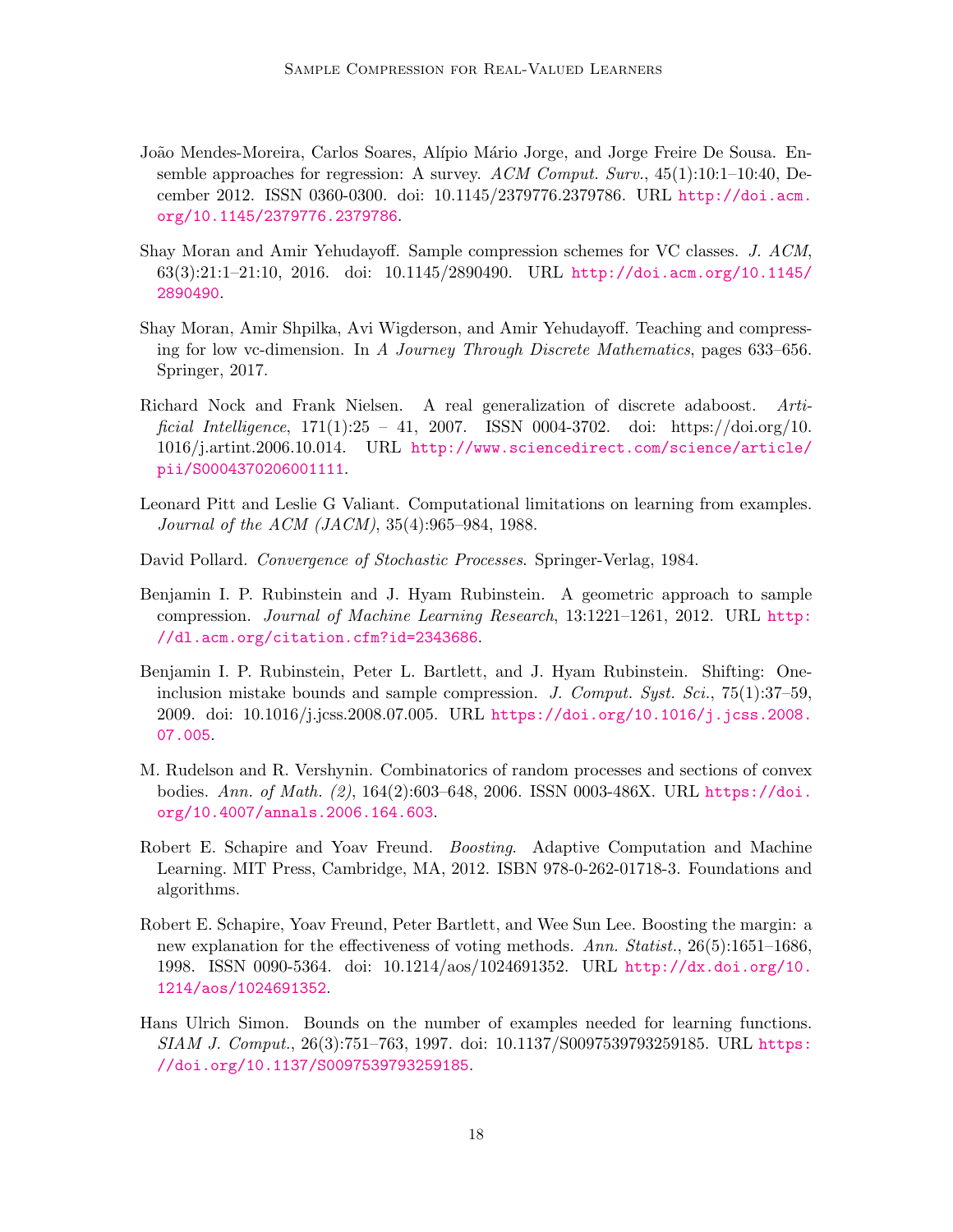- <span id="page-18-0"></span>V. N. Vapnik and A. Ja. Cervonenkis. The uniform convergence of frequencies of the appearance of events to their probabilities. Teor. Verojatnost. i Primenen., 16:264–279, 1971. ISSN 0040-361x.
- <span id="page-18-1"></span>V. N. Vapnik and A. Ya. Chervonenkis. Teoriya raspoznavaniya obrazov. Statisticheskie problemy obucheniya. Izdat. "Nauka", Moscow, 1974.

### <span id="page-18-2"></span>Appendix A. Sample compression for BV functions

The function class  $BV(v)$  consists of all  $f : [0,1] \to \mathbb{R}$  for which

$$
V(f) := \sup_{n \in \mathbb{N}} \sup_{0 = x_0 < x_1 < \ldots < x_n = 1} \sum_{i=1}^{n-1} |f(x_{i+1}) - f(x_i)| \le v.
$$

It is known [\(Anthony and Bartlett,](#page-14-12) [1999,](#page-14-12) Theorem 11.12) that  $d_{BV(v)}(t) = 1 + \lfloor v/(2t) \rfloor$ . In Theorem [12](#page-18-3) below, we show that the dual class has  $d_{BV(v)}^*(t) = \Theta(\log(v/t))$ . [Long](#page-16-12) [\(2004\)](#page-16-12) presented an efficient, proper, consistent learner for the class  $\mathcal{F} = BV(1)$  with range restricted to [0, 1], with sample complexity  $m_{\mathcal{F}}(\varepsilon,\delta) = O(\frac{1}{\varepsilon})$  $\frac{1}{\varepsilon} \log \frac{1}{\delta}$ . Combined with Theorem [2,](#page-3-0) this yields

Corollary 11 Let  $\mathcal{F} = BV(1) \cap [0, 1]^{[0,1]}$  be the class  $f : [0, 1] \to [0, 1]$  with  $V(f) \leq 1$ . Then the proper, consistent learner  $\mathcal L$  of [Long](#page-16-12) [\(2004\)](#page-16-12), with target generalization error  $\varepsilon$ , admits a sample compression scheme of size  $O(k \log k)$ , where

<span id="page-18-3"></span>
$$
k = O\left(\frac{1}{\varepsilon}\log^2\frac{1}{\varepsilon}\cdot\log\left(\frac{1}{\varepsilon}\log\frac{1}{\varepsilon}\right)\right).
$$

The compression set is computable in expected runtime

$$
O\left(n\frac{1}{\varepsilon^{3.38}}\log^{3.38}\frac{1}{\varepsilon}\left(\log n + \log\frac{1}{\varepsilon}\log\left(\frac{1}{\varepsilon}\log\frac{1}{\varepsilon}\right)\right)\right).
$$

The remainder of this section is devoted to proving

**Theorem 12** For  $\mathcal{F} = BV(v)$  and  $t < v$ , we have  $d^*_{\mathcal{F}}(t) = \Theta(\log(v/t)).$ 

First, we define some preliminary notions:

<span id="page-18-4"></span>**Definition 13** For a binary  $m \times n$  matrix M, define

$$
V(M, i) := \sum_{j=1}^{m} \mathbb{I}[M_{j,i} \neq M_{j+1,i}],
$$
  
\n
$$
G(M) := \sum_{i=1}^{n} V(M, i),
$$
  
\n
$$
V(M) := \max_{i \in [n]} V(M, i).
$$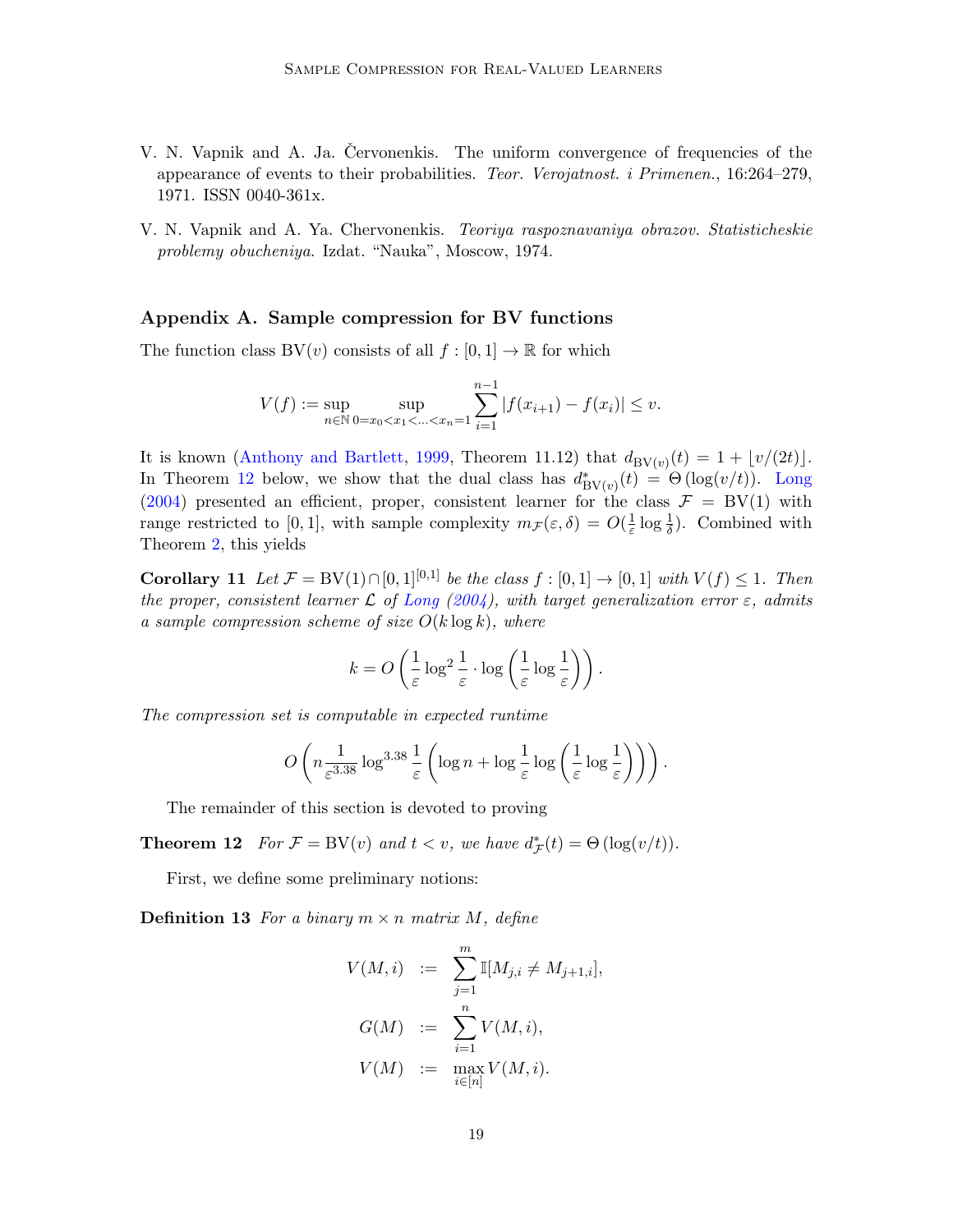**Lemma 14** Let M be a binary  $2^n \times n$  matrix. If for each  $b \in \{0,1\}^n$  there is a row j in M equal to b, then

$$
V(M) \ge \frac{2^n}{n}.
$$

In particular, for at least one row i, we have  $V(M, i) \geq 2^n/n$ .

**Proof** Let M be a  $2^n \times n$  binary such that for each  $b \in \{0,1\}^n$  there is a row j in M equal to b. Given M's dimensions, every  $b \in \{0,1\}^n$  appears exactly in one row of M, and hence the minimal Hamming distance between two rows is 1. Summing over the  $2<sup>n</sup> - 1$  adjacent row pairs, we have

$$
G(M) = \sum_{i=1}^{n} V(M, i) = \sum_{i=1}^{n} \sum_{j=1}^{m} \mathbb{I}[M_{j,i} \neq M_{j+1,i}] \geq 2^{n} - 1,
$$

which averages to

$$
\frac{1}{n}\sum_{i=1}^{n}V(M,i) = \frac{G(M)}{n} \ge \frac{2^{n}-1}{n}.
$$

By the pigeon-hole principle, there must be a row  $j \in [n]$  for which  $V(M, i) \geq \frac{2^{n}-1}{n}$  $\frac{n-1}{n}$ , which implies  $V(M) \geq \frac{2^{n-1}}{n}$  $\frac{n-1}{n}$ .

We split the proof of Theorem [12](#page-18-3) into two estimates:

<span id="page-19-0"></span>**Lemma 15** For  $\mathcal{F} = BV(v)$  and  $t < v$ ,  $d_{\mathcal{F}}^*(t) \leq 2\log_2(v/t)$ .

<span id="page-19-1"></span>**Lemma 16** For  $\mathcal{F} = BV(v)$  and  $4t < v$ ,  $d_{\mathcal{F}}^*(t) \geq \lfloor \log_2(v/t) \rfloor$ .

**Proof** [Proof of Lemma [15\]](#page-19-0) Let  $\{f_1, \ldots, f_n\} \subset \mathcal{F}$  be a set of functions that are t-shattered by  $\mathcal{F}^*$ . In other words, there is an  $r \in \mathbb{R}^n$  such that for each  $b \in \{0,1\}^n$  there is an  $x_b \in \mathcal{F}^*$ such that

$$
\forall i \in [n], x_b(f_i) \begin{cases} \ge r_i + t, & b_i = 1 \\ \le r_i - t, & b_i = 0 \end{cases}.
$$

Let us order the  $x_b$ s by magnitude  $x_1 < x_2 < \ldots < x_{2^n}$ , denoting this sequence by  $(x_i)_{i=1}^{2^n}$ . Let  $M \in \{0,1\}^{2^n \times n}$  be a matrix whose *i*th row is  $b_j$ , the latter ordered arbitrarily. By Lemma [14,](#page-18-4) there is  $i \in [n]$  s.t.

$$
\sum_{j=1}^{2^n} \mathbb{I}[M(j,i) \neq M(j+1,i)] \geq \frac{2^n}{n}.
$$

Note that if  $M(j, i) \neq M(j + 1, i)$  shattering implies that

$$
x_j(f_i) \ge r_i + t \text{ and } x_{j+1}(f_i) \le r_i - t
$$

or

$$
x_j(f_i) \le r_i - t \text{ and } x_{j+1}(f_i) \ge r_i + t;
$$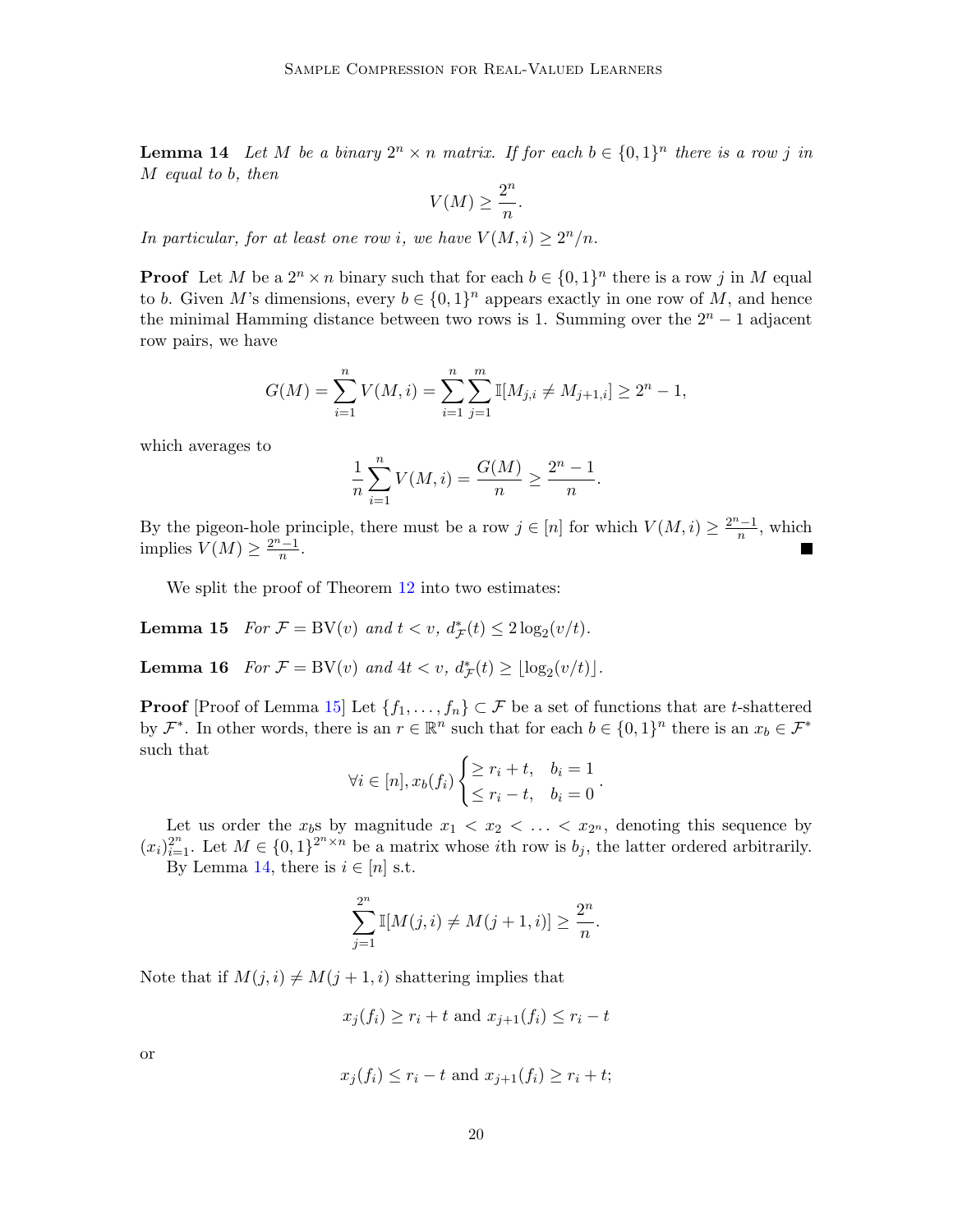either way,

$$
|f_i(x_j) - f_i(x_{j+1})| = |x_j(f_i) - x_{j+1}(f_i)| \ge 2t.
$$

So for the function  $f_i$ , we have

$$
\sum_{j=1}^{2^n} |f_i(x_j) - f_i(x_{j+1})| = \sum_{j=1}^{2^n} |x_j(f_i) - x_{j+1}(f_i)| \ge \sum_{j=1}^{2^n} \mathbb{I}[b_{j_i} \ne b_{j+1_i} \cdot 2t \ge \frac{2^n}{n} \cdot 2t.
$$

As  ${x_j}_{j=1}^{2^n}$  is a partition of [0, 1] we get

$$
v \ge \sum_{j=1}^{2^n} |f_i(x_j) - f_i(x_{j+1})| \ge \frac{t2^{n+1}}{n} \ge t2^{n/2}
$$

and hence

$$
v/t \ge 2^{n/2}
$$

$$
\Rightarrow 2\log_2(v/t) \ge n.
$$

**Proof** [Proof of Lemma [16\]](#page-19-1) We construct a set of  $n = \lfloor \log_2(v/t) \rfloor$  functions that are tshattered by  $\mathcal{F}^*$ . First, we build a balanced Gray code [\(Flahive and Bose,](#page-15-10) [2007\)](#page-15-10) with n bits, which we arrange into the rows of  $M$ . Divide the unit interval into  $2^n$  segments and define, for each  $j \in [2^n]$ ,

$$
x_j := \frac{j}{2^n}.
$$

Define the functions  $f_1, \ldots, f_{\lfloor \log_2(v/t) \rfloor}$  as follows:

$$
f_i(x_j) = \begin{cases} t, & M(j, i) = 1 \\ -t, & M(j, i) = 0 \end{cases}.
$$

We claim that each  $f_i \in \mathcal{F}$ . Since M is balanced Gray code,

$$
V(M) = \frac{2^n}{n} \le \frac{v}{t \log_2(v/t)} \le \frac{v}{2t}.
$$

Hence, for each  $f_i$ , we have

$$
V(f_i) \le 2tV(M,i) \le 2t\frac{v}{2t} = .v
$$

Next, we show that this set is shattered by  $\mathcal{F}^*$ . Fix the trivial offest  $r_1 = ... = r_n = 0$  For every  $b \in \{0,1\}^n$  there is a  $j \in [2^n]$  s.t.  $b = b_i$ . By construction, for every  $i \in [n]$ , we have

$$
x_j(f_i) = f_i(x_j) = \begin{cases} t \ge r_i + t, & M(j, i) = 1 \\ -t \le r_i - t, & M(j, i) = 0 \end{cases}
$$

.

 $\blacksquare$ 

**The State**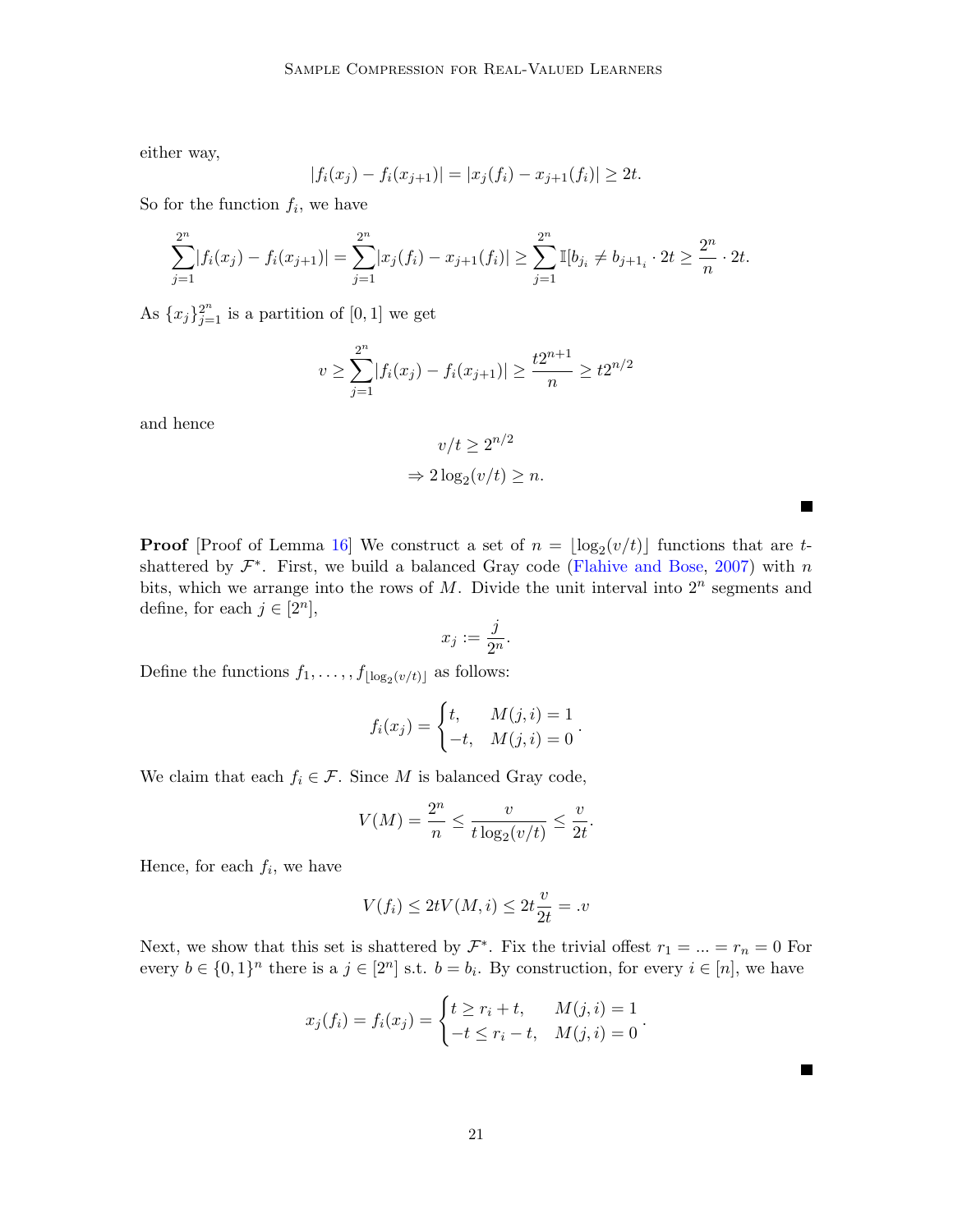#### <span id="page-21-0"></span>Appendix B. Sample compression for nearest-neighbor regression

Let  $(\mathcal{X}, \rho)$  be a metric space and define, for  $L \geq 0$ , the collection  $\mathcal{F}_L$  of all  $f : \mathcal{X} \to [0, 1]$ satisfying

$$
|f(x) - f(x')| \le L\rho(x, x');
$$

these are the L-Lipschitz functions. [Gottlieb et al.](#page-15-11) [\(2017b\)](#page-15-11) showed that

$$
d_{\mathcal{F}_L}(t) = O\left(\left[L \operatorname{diam}(X)/t\right]^{\operatorname{ddim}(\mathcal{X})}\right),\,
$$

where diam $(\mathcal{X})$  is the diameter and ddim is the *doubling dimension*, defined therein. The proof is achieved via a packing argument, which also shows that the estimate is tight. Below we show that  $d^*_{\mathcal{F}_L}(t) = \Theta(\log(M(\mathcal{X}, 2t/L)))$ , where  $M(\mathcal{X}, \cdot)$  is the packing number of  $(\mathcal{X}, \rho)$ . Applying this to the efficient nearest-neighbor regressor<sup>[3](#page-21-1)</sup> of [Gottlieb et al.](#page-15-12) [\(2017a\)](#page-15-12), we obtain

**Corollary 17** Let  $(X, \rho)$  be a metric space with hypothesis class  $\mathcal{F}_L$ , and let  $\mathcal{L}$  be a consistent, proper learner for  $\mathcal{F}_L$  with target generalization error  $\varepsilon$ . Then  $\mathcal L$  admits a compression scheme of size  $O(k \log k)$ , where

$$
k = O\left(D(\varepsilon) \log \frac{1}{\varepsilon} \cdot \log D(\varepsilon) \log \left(\frac{1}{\varepsilon} \log D(\varepsilon)\right)\right)
$$

and

$$
D(\varepsilon) = \left\lceil \frac{L \operatorname{diam}(\mathcal{X})}{\varepsilon} \right\rceil^{\operatorname{ddim}(\mathcal{X})}.
$$

We now prove our estimate on the dual fat-shattering dimension of  $\mathcal{F}$ :

**Lemma 18** For  $\mathcal{F} = \mathcal{F}_L$ ,  $d^*_{\mathcal{F}}(t) \leq \log_2(M(\mathcal{X}, 2t/L)).$ 

**Proof** Let  $\{f_1, \ldots, f_n\} \subset \mathcal{F}_L$  a set that is t-shattered by  $\mathcal{F}_L^*$ . For  $b \neq b' \in \{0,1\}^n$ , let i be the first index for which  $b_i \neq b'_i$ , say,  $b_i = 1 \neq 0 = b'$ . By shattering, there are points  $x_b, x_{b'} \in \mathcal{F}_L^*$  such that  $x_b(f_i) \ge r_i + t$  and  $x_{b'}(f_i) \le r_i - t$ , whence

$$
f_i(x_b) - f_i(x_{b'}) \geq 2t
$$

and

$$
L\rho(x_b, x_{b'}) \ge f_i(x_b) - f_i(x_{b'}) \ge 2t.
$$

It follows that for  $b \neq b' \in \{0,1\}^n$ , we have  $\rho(x_b, x_{b'}) \geq 2t/L$ . Denoting by  $M(\mathcal{X}, \varepsilon)$  the  $\varepsilon$ -packing number of  $\mathcal{X}$ , we get

$$
2^{n} = |\{x_b \mid b \in \{0, 1\}^n\}| \le \mathcal{M}(\mathcal{X}, 2t/L).
$$

 $\blacksquare$ 

<span id="page-21-1"></span><sup>3.</sup> In fact, the technical machinery in [Gottlieb et al.](#page-15-12) [\(2017a\)](#page-15-12) was aimed at achieving approximate Lipschitzextension, so as to gain a considerable runtime speedup. An exact Lipschitz extension is much simpler to achieve. It is more computationally costly but still polynomial-time in sample size.